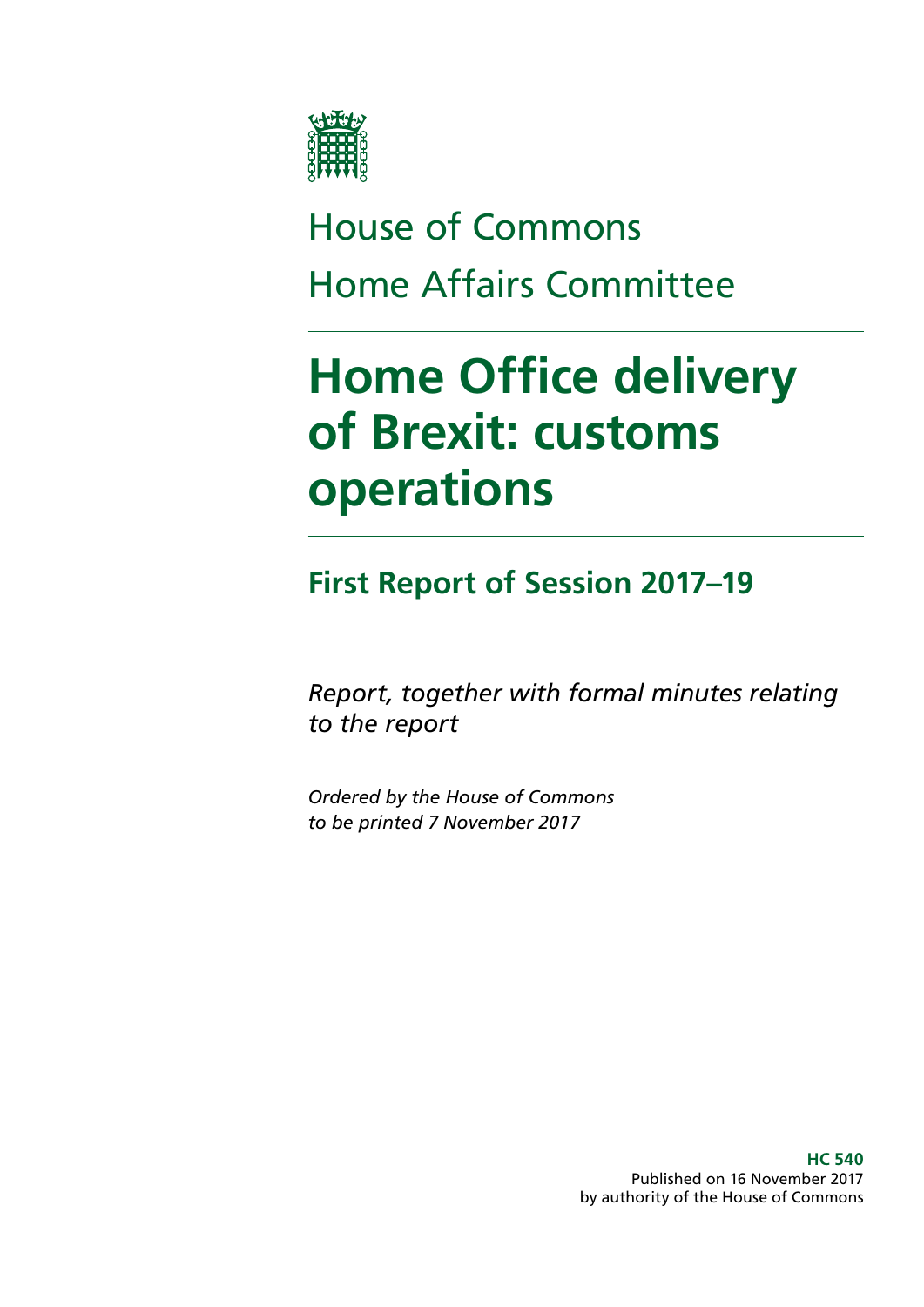#### **Home Affairs Committee**

The Home Affairs Committee is appointed by the House of Commons to examine the expenditure, administration, and policy of the Home Office and its associated public bodies.

#### **Current membership**

[Yvette Cooper MP](http://www.parliament.uk/biographies/commons/yvette-cooper/420) (*Labour, Normanton, Pontefract and Castleford*) (Chair) [Rehman Chishti MP](http://www.parliament.uk/biographies/commons/rehman-chishti/3987) (*Conservative, Gillingham and Rainham*) [Mr Christopher Chope MP](http://www.parliament.uk/biographies/commons/mr-christopher-chope/242) (*Conservative, Christchurch*) [Stephen Doughty MP](http://www.parliament.uk/biographies/commons/stephen-doughty/4264) (*Labour (Co-op), Cardiff South and Penarth*) [Preet Kaur Gill MP](http://www.parliament.uk/biographies/commons/preet-kaur-gill/4603) (*Labour (Co-op), Birmingham, Edgbaston*) [Sarah Jones MP](http://www.parliament.uk/biographies/commons/sarah-jones/4631) (*Labour, Croydon Central*) [Tim Loughton MP](http://www.parliament.uk/biographies/commons/tim-loughton/114) (*Conservative, East Worthing and Shoreham*) [Stuart C. McDonald MP](http://www.parliament.uk/biographies/commons/stuart-c.-mcdonald/4393) (*Scottish National Party, Cumbernauld, Kilsyth and Kirkintilloch East*) [Rt Hon Esther McVey MP](http://www.parliament.uk/biographies/commons/esther-mcvey/4084) (*Conservative, Tatton*) [Will Quince MP](http://www.parliament.uk/biographies/commons/will-quince/4423) (*Conservative, Colchester*) [Naz Shah MP](http://www.parliament.uk/biographies/commons/naz-shah/4409) (*Labour, Bradford West*)

#### **Powers**

The Committee is one of the departmental select committees, the powers of which are set out in House of Commons Standing Orders, principally in SO No 152. These are available on the internet via [www.parliament.uk](http://www.parliament.uk).

#### **Publication**

Committee reports are published on the Committee's website at [www.parliament.uk/homeaffairscom](http://www.parliament.uk/homeaffairscom) and in print by Order of the House.

Evidence relating to this report is published on the [inquiry publications](http://www.parliament.uk/business/committees/committees-a-z/commons-select/home-affairs-committee/inquiries/parliament-2015/inquiry5/publications/)  [page](http://www.parliament.uk/business/committees/committees-a-z/commons-select/home-affairs-committee/inquiries/parliament-2015/inquiry5/publications/) of the Committee's website.

#### **Committee staff**

The current staff of the Committee are Carol Oxborough (Clerk), Phil Jones (Second Clerk), Simon Armitage (Committee Specialist), Harriet Deane (Committee Specialist), David Gardner (Senior Committee Assistant), Mandy Sullivan (Committee Assistant) and George Perry (Senior Media and Communications Officer).

#### **Contacts**

All correspondence should be addressed to the Clerk of the Home Affairs Committee, House of Commons, London SW1A 0AA. The telephone number for general enquiries is 020 7219 2049; the Committee's email address is [homeaffcom@parliament.uk.](mailto:homeaffcom@parliament.uk)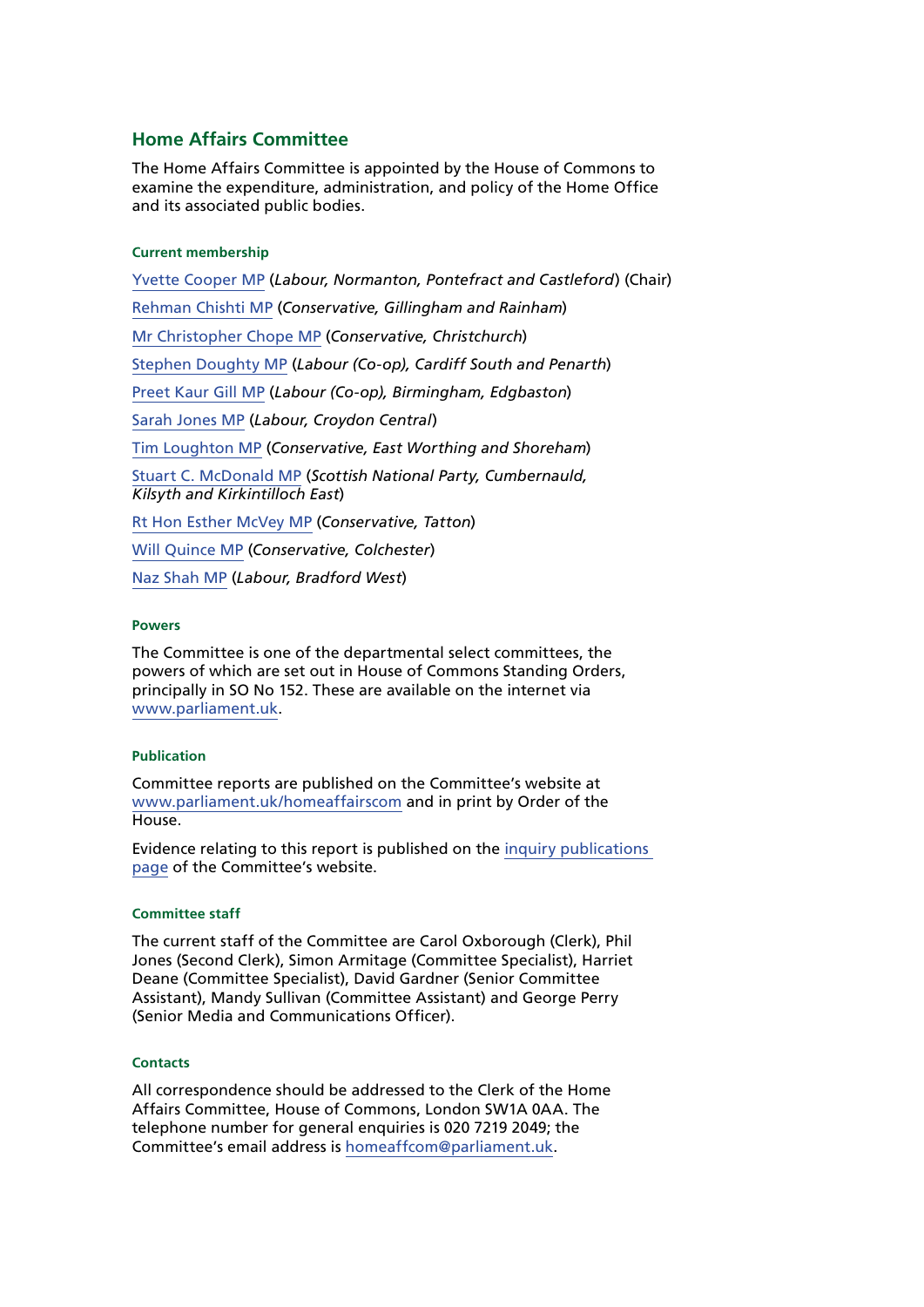## **Contents**

| 1                                                                | <b>Introduction</b>                                              | 3              |
|------------------------------------------------------------------|------------------------------------------------------------------|----------------|
| 2                                                                | <b>Current customs arrangements</b>                              | 6              |
|                                                                  | The scale and complexity of UK customs operations                | 6              |
|                                                                  | The EU customs union                                             | $\overline{7}$ |
|                                                                  | UK customs operations                                            | $\overline{7}$ |
| 3                                                                | Brexit negotiations-transition and the implications of 'no deal' | 9              |
|                                                                  | A transition or implementation period                            | 10             |
|                                                                  | The implications for customs of no deal on Brexit being agreed   | 12             |
| 4                                                                | Infrastructure and capacity challenges                           | 14             |
|                                                                  | Costs                                                            | 14             |
|                                                                  | Complexity                                                       | 14             |
|                                                                  | Capacity at and around ports                                     | 15             |
|                                                                  | Impact of delays in ports across the Channel                     | 15             |
|                                                                  | Potential impact of delays on supply chains                      | 17             |
|                                                                  | The Northern Ireland border                                      | 18             |
|                                                                  | Possible mitigations and solutions                               | 19             |
|                                                                  | IT systems                                                       | 19             |
|                                                                  | Home Office capacity                                             | 21             |
|                                                                  | Staffing                                                         | 21             |
|                                                                  | <b>Operational challenges</b>                                    | 22             |
|                                                                  | Queen's Warehouses                                               | 22             |
|                                                                  | Co-ordination and leadership within Government                   | 23             |
| 5                                                                | <b>Conclusion</b>                                                | 25             |
| <b>Conclusions and recommendations</b>                           |                                                                  | 26             |
| <b>Formal Minutes</b>                                            |                                                                  | 30             |
| <b>Witnesses</b>                                                 |                                                                  |                |
| List of Reports from the Committee during the current Parliament |                                                                  |                |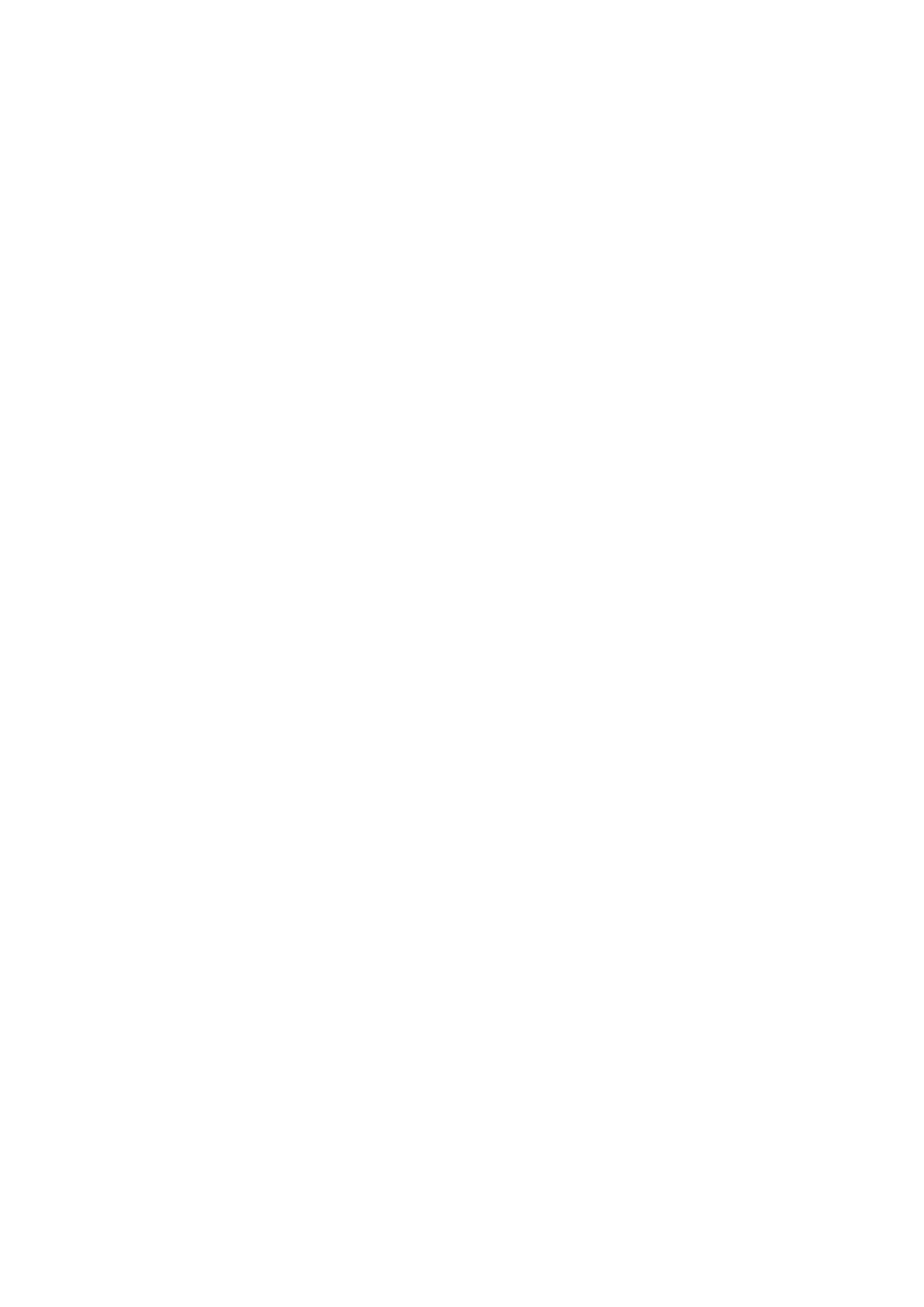## <span id="page-4-0"></span>**1** Introduction

1. The Home Office has significant operational responsibilities in delivering the changes which will occur as a result of the UK's exit from the EU in March 2019. These changes will affect the Home Office in three main categories: customs operations, immigration, and policing and security cooperation. This will be the case whether the UK reaches an agreement with the EU on Brexit arrangements or in the event of there being no deal, although of course the nature of the task will depend to quite a large extent on the precise terms of any deal and the timetable for change.

2. We decided that we should prioritise examining the Home Office's capacity to deliver Brexit as one of our first inquiries of this Parliament, because, with only 16 months to go before the UK leaves the EU, there is only a very short period of time for decisions to be made and effective arrangements to be put in place.

3. This report on customs is the first stage in this overarching inquiry. It looks at the possible operational challenges, particularly for the Home Office, the risks that need to be addressed and the additional contingency planning that needs to be done. While the Government has indicated that the UK will leave the EU customs union after Brexit, the Prime Minister has stated that she still wants the UK "to have a customs agreement with the EU", although it is not yet clear what this will mean in practice.<sup>1</sup> The practical challenge involved in changing customs and border arrangements is significant and potentially costly: imports and exports are worth billions of pounds and involve a vast number of businesses and intermediaries. HM Revenue & Customs (HMRC) has estimated that Brexit could lead to an increase of up to 360% in the annual number of customs declarations in the UK, from the current total of 55 million to 255 million, if the arrangements after Brexit require declarations for UK trade with EU countries; and more than double the current number of traders may have to go through customs processes.<sup>2</sup>

4. Moreover, as the Government has acknowledged, customs arrangements are potentially a "cliff edge" issue, where change could happen suddenly; in the absence of an agreement which ensures continuity, or transitional arrangements, the introduction of border checks between the UK and the EU will need to happen on the first day of Brexit, as well as new documentary and excise and duty requirements<sup>3</sup>. It is the Government's intention to avoid this cliff edge, but how this will be achieved is still unclear. Furthermore, the Government's stated policy is for a bespoke customs arrangement with the EU during any transition, which suggests the need to model a range of operational responses to what could be—even in transition—changed customs arrangements.

5. When we took evidence from the Home Secretary last month, she told us that "irrespective of any of the outcomes" from the Brexit negotiations, dealing with post-Brexit immigration policy and delivery would result in "little change as long as we get our estimates right, as long as our technology is right and working correctly". However,

<sup>1</sup> Speech by the Prime Minister: [The government's negotiating objectives for exiting the EU,](https://www.gov.uk/government/speeches/the-governments-negotiating-objectives-for-exiting-the-eu-pm-speech) 17 January 2017. See also The Telegraph, [13 August 2017](http://www.telegraph.co.uk/news/2017/08/12/britain-will-not-stay-eu-back-door-philip-hammond-liam-fox-declare/), Britain will not stay in EU by the back door, Philip Hammond and Liam Fox jointly declare

<sup>2</sup> NAO, [Customs Declaration Service](https://www.nao.org.uk/report/the-customs-declaration-service/), July 2017, HC 241, Key Facts and p 6; and NAO, [The UK border](https://www.nao.org.uk/wp-content/uploads/2017/10/The-UK-border.pdf): Issues and challenges for government's management of the border in light of the UK's planned departure from the European Union, HC 513, October 2017, pp 8 and 27

<sup>3</sup> HM Government [Future customs arrangements: a future partnership paper](https://www.gov.uk/government/uploads/system/uploads/attachment_data/file/637748/Future_customs_arrangements_-_a_future_partnership_paper.pdf), August 2017, p 2; and Institute for Government, Implementing Brexit: customs, p 3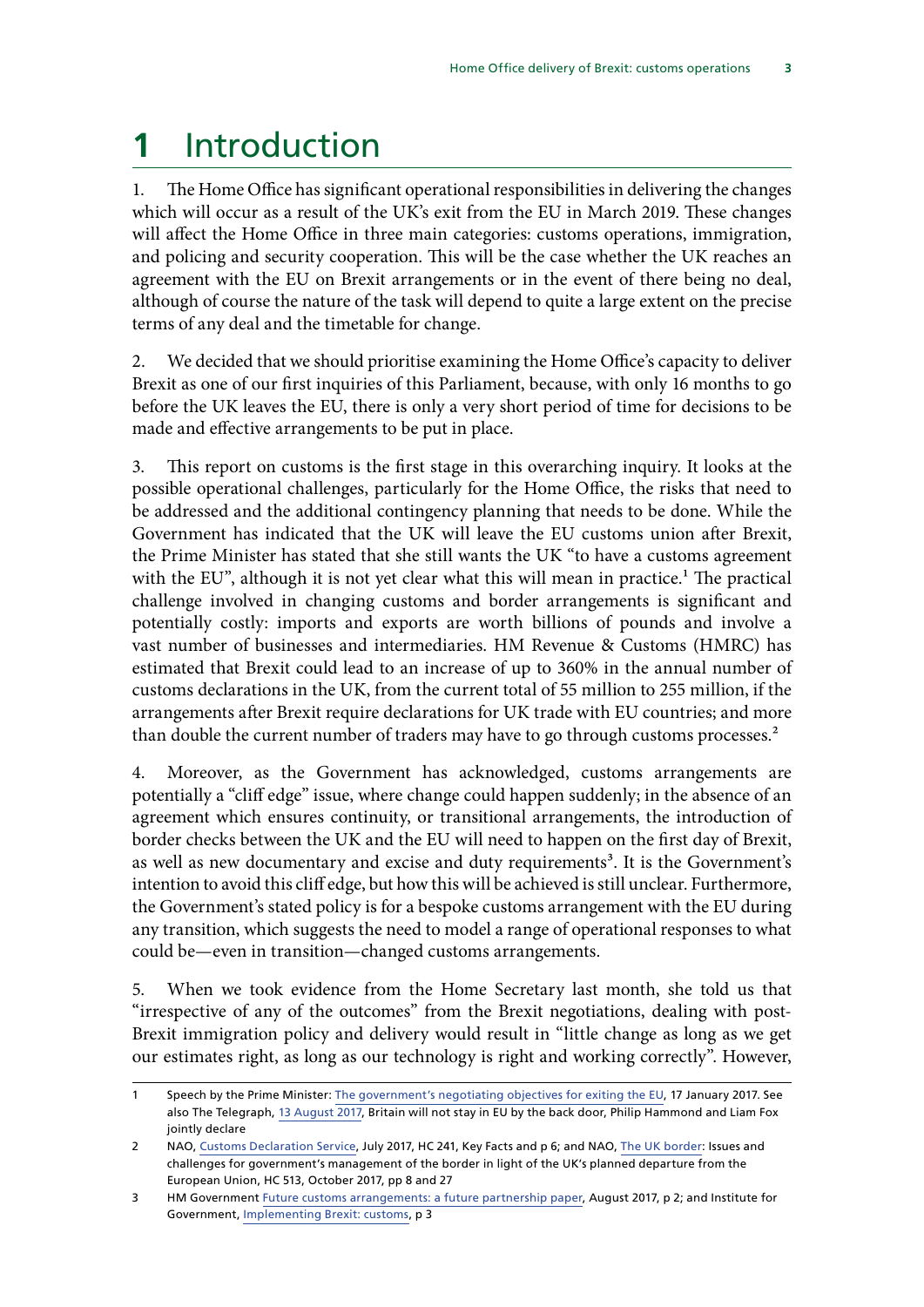she acknowledged that this was not the case with customs arrangements: "I do think the challenge is much more on goods". Ms Rudd was clear that "We will make the necessary minimum structural preparations to ensure that, whatever the outcome, we are ready on day one" and "we will make sure that we have something in place so that we can continue to operate"; and she indicated that the emphasis would be on "technological investment, so we can make sure that we can have advanced customs preparation, as we already do for non-EU matters". However, she accepted that "it may not be perfect on day one".<sup>4</sup>

6. HM Treasury is the Government Department with responsibility for customs; its agency, HM Revenue & Customs, delivers this policy and is responsible for collecting duty and excise. The Home Secretary emphasised to us that the Home Office's "primary responsibility is on immigration, not on customs".<sup>5</sup> However, the Home Office does have a significant interest in customs operations in that one of its agencies, Border Force, is responsible for securing the border and managing flows of people and goods. Border Force officers work at 140 sea and air ports across the UK and overseas. In relation to customs, its responsibilities include: searching baggage, vehicles and cargo for illicit goods or illegal immigrants; patrolling the UK coastline and searching vessels; gathering intelligence; and contributing to the protection and collection of customs revenues for trade crossing the border.<sup>6</sup> The Home Office also took over from HMRC responsibility for storing goods held prior to the payment of customs duties, evidencing the joint role performed by Border Force staff in the operation of both immigration and customs procedures.

7. Our predecessors took oral evidence on post-Brexit customs arrangements in January 2017 from witnesses representing freight and road haulage organisations, a leading logistics company, and a ports operator.<sup>7</sup> The witnesses expressed serious concerns about the level of preparation for post-Brexit border and customs arrangements and were clear about the scale of the delivery challenge for the Government, in terms of the volumes and complexity, the potential impact on importers and exporters, the urgent need for infrastructure improvements at and around ports, and development of new IT systems. This evidence remains valid, despite 10 months having elapsed since it was taken, because little has changed in terms of the detail of the Government's intentions, or any action being taken to begin laying the foundations for a new customs system, beyond the publication of position papers and consultative documents (discussed in Chapter 3).

8. We have not assessed the options for customs or trade policy after Brexit; this report is instead focused only on operational delivery and Government preparedness for changes at the border as a result of the UK's future customs relationship with the EU. We have been able to draw on a recent report from the Institute for Government on *Implementing Brexit: Customs*, ("the IfG report") which provides a detailed and comprehensive examination of the current system and the challenges faced in leaving the EU customs union, and proposes some potential solutions. The National Audit Office's (NAO) recent reports on *The UK border*, which looks at the range of challenges for the Government in managing the border in the context of Brexit, and on HMRC plans for a new customs declaration IT system, have also been a very useful resource.<sup>8</sup>

<sup>4</sup> Oral evidence taken on [17 October 2017](http://data.parliament.uk/writtenevidence/committeeevidence.svc/evidencedocument/home-affairs-committee/the-work-of-the-home-secretary/oral/71645.pdf), HC 434, Qs 13, 15

<sup>5</sup> Oral evidence taken on [17 October 2017](http://data.parliament.uk/writtenevidence/committeeevidence.svc/evidencedocument/home-affairs-committee/the-work-of-the-home-secretary/oral/71645.pdf), HC 434, Q13

<sup>6</sup> Gov.uk website, [Border Force: About Us](https://www.gov.uk/government/organisations/border-force/about) [accessed 23 October 2017]

<sup>7</sup> Oral evidence taken on [25 January 2017,](http://data.parliament.uk/writtenevidence/committeeevidence.svc/evidencedocument/home-affairs-committee/implications-of-the-uks-exit-from-the-european-union/oral/46107.pdf) HC 494, Session 2016-17

<sup>8</sup> Institute for Government, [Implementing Brexit: customs](https://www.instituteforgovernment.org.uk/sites/default/files/publications/IfG_Brexit_customs_WEB_0.pdf), September 2017; NAO, [The UK border:](https://www.nao.org.uk/wp-content/uploads/2017/10/The-UK-border.pdf) Issues and challenges for government's management of the border in light of the UK's planned departure from the European Union, HC 513, October 2017, NAO, [Customs Declaration Service,](https://www.nao.org.uk/report/the-customs-declaration-service/) July 2017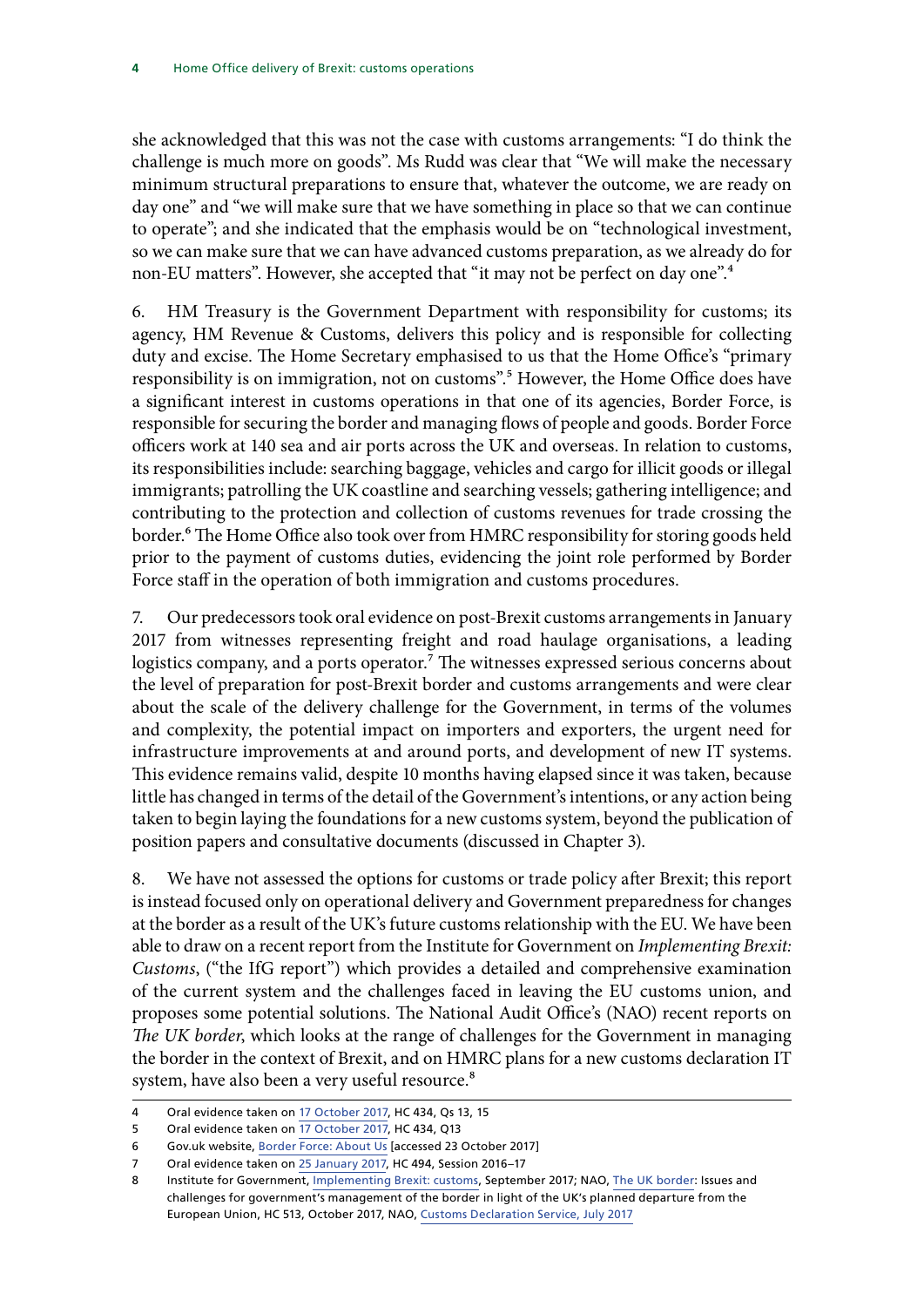9. We have not rehearsed the wealth of detailed information which is already in the public domain about current UK and EU customs arrangements. Instead we have sought to inform the ongoing public debate about how best to deliver any required changes, and to help shape the Government's approach to putting in place post-Brexit customs arrangements which will meet the needs of UK business with the minimum of disruption, and preserve the free flow of international trade, including with EU countries, while at the same time ensuring that UK trade is adequately protected from illicit, dangerous or unfairly priced goods coming through the border. The way in which Border Force operates means that the practical implementation of immigration and customs policies are currently interlinked. We plan to monitor the Home Office's delivery in meeting these operational challenges over the next 16 months.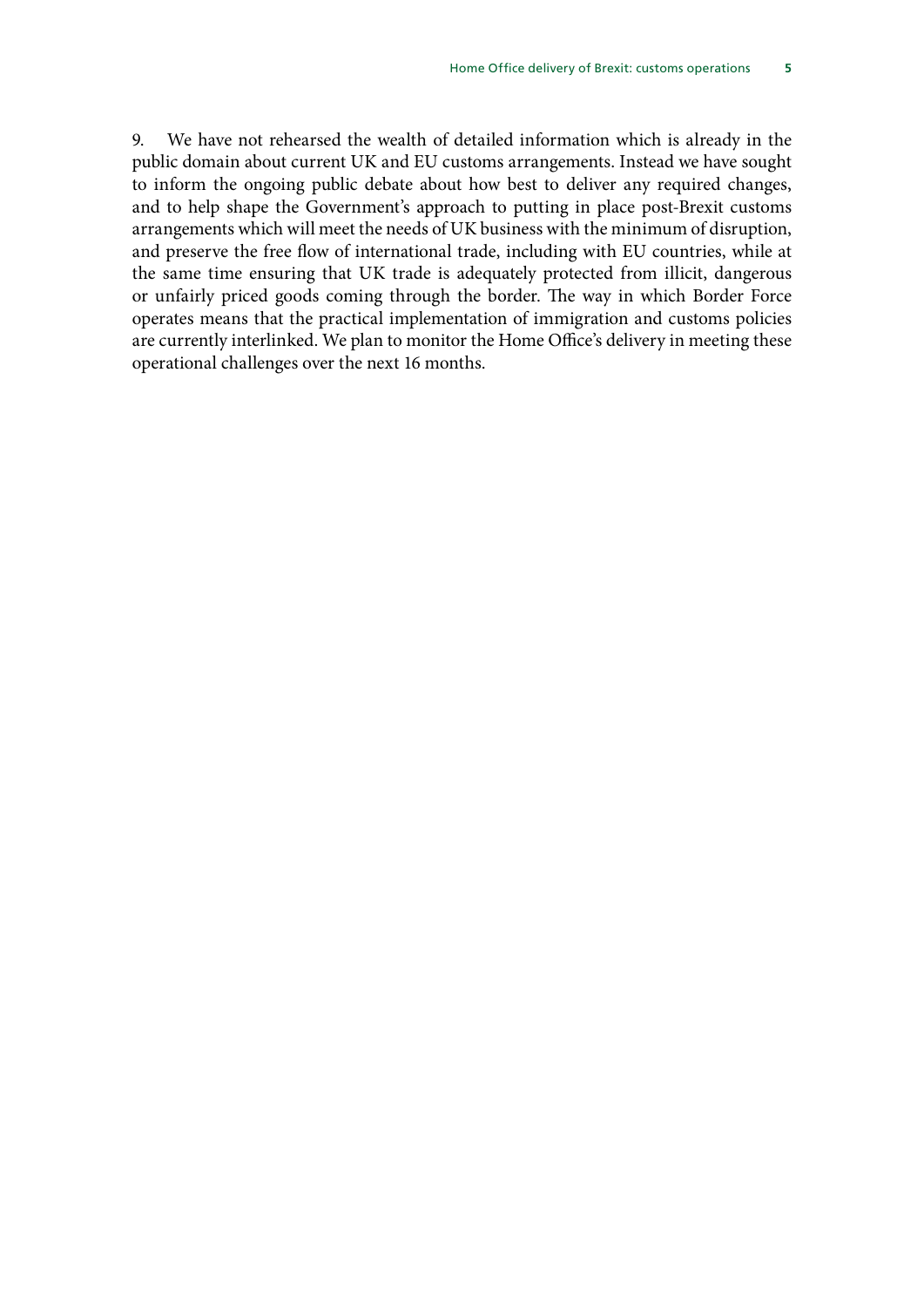## <span id="page-7-0"></span>**2** Current customs arrangements

### **The scale and complexity of UK customs operations**

10. Customs involves more than the collection of tariffs on traded goods: customs policy determines which goods can be traded and how these goods are dealt with by the responsible authorities; and customs operations ensure these rules are applied. The IfG report points out that the high volumes of goods in transit between countries today means that modern customs systems must strike a balance between providing security and facilitating the flow of goods.<sup>9</sup>

11. In 2015, goods worth £696 billion crossed the UK border; imports were worth £411 billion and exports totalled £285 billion. The value of goods traded between the UK and the EU was £382 billion in 2016, compared with £393 billion traded with the rest of the world. About four million goods vehicles cross the Channel each year, with 2.5 million passing through the port of Dover alone in 2015; and 40% by value of the UK's international trade moves in lorries.10 Currently, HMRC collects £3 billion in customs duties annually; 80% of which is passed to the EU.<sup>11</sup>

12. Approximately 141,000 traders currently make customs declarations for trade outside the EU. HMRC has estimated that an additional 180,000 traders will need to make customs declarations for the first time, assuming the UK leaves the EU customs union. In addition, there are around 8,700 other users and intermediaries in the customs system, including freight suppliers, customs agents and software providers.<sup>12</sup>

13. As we have noted, HMRC is the lead government agency for customs arrangements, with Border Force providing the operational arm. However, a vast range of other government departments and public bodies also have a role: the IfG report identified 36 organisations involved in customs policy or operations. The NAO provides examples of the variety of organisations involved—including the Department for Business, Enterprise and the Industrial Strategy, the Department for Environment, Food and Rural Affairs, the Department for International Trade, the Department for Transport, local authorities and trading standards, the Driver & Vehicle Licensing Agency, the Export Control Organisation, the Forestry Commission, the Medicines and Healthcare Products Regulatory Agency, and Port Health Authorities.<sup>13</sup>

14. The private sector also plays a key role: ports in the UK are entirely privately owned; and the users of customs services are thousands of private companies including manufacturers, distributors, hauliers, freight-forwarders and import and export companies, as well as specialist customs handlers.<sup>14</sup>

<sup>9</sup> Institute for Government, [Implementing Brexit: customs](https://www.instituteforgovernment.org.uk/sites/default/files/publications/IfG_Brexit_customs_WEB_0.pdf), pp 8–9

<sup>10</sup> Institute for Government, [Implementing Brexit: customs](https://www.instituteforgovernment.org.uk/sites/default/files/publications/IfG_Brexit_customs_WEB_0.pdf), p 12

<sup>11</sup> Public Accounts Committee, Oral evidence taken on Brexit and the Future of Customs, [25 October 2017](http://data.parliament.uk/writtenevidence/committeeevidence.svc/evidencedocument/public-accounts-committee/brexit-and-the-future-of-customs/oral/72078.pdf), HC 401, Q21

<sup>12</sup> NAO, [Customs Declaration Service](https://www.nao.org.uk/report/the-customs-declaration-service/), July 2017, Key Facts; Oral evidence taken on [17 October 2017,](http://data.parliament.uk/writtenevidence/committeeevidence.svc/evidencedocument/home-affairs-committee/the-work-of-the-home-secretary/oral/71645.pdf) HC 434, Q125; and Institute for Government, [Implementing Brexit: customs](https://www.instituteforgovernment.org.uk/sites/default/files/publications/IfG_Brexit_customs_WEB_0.pdf), p 12

<sup>13</sup> NAO, [The UK border,](https://www.nao.org.uk/wp-content/uploads/2017/10/The-UK-border.pdf) p 12

<sup>14</sup> Institute for Government, [Implementing Brexit: customs](https://www.instituteforgovernment.org.uk/sites/default/files/publications/IfG_Brexit_customs_WEB_0.pdf), pp 15–16; and NAO, [The UK border](https://www.nao.org.uk/wp-content/uploads/2017/10/The-UK-border.pdf), p 12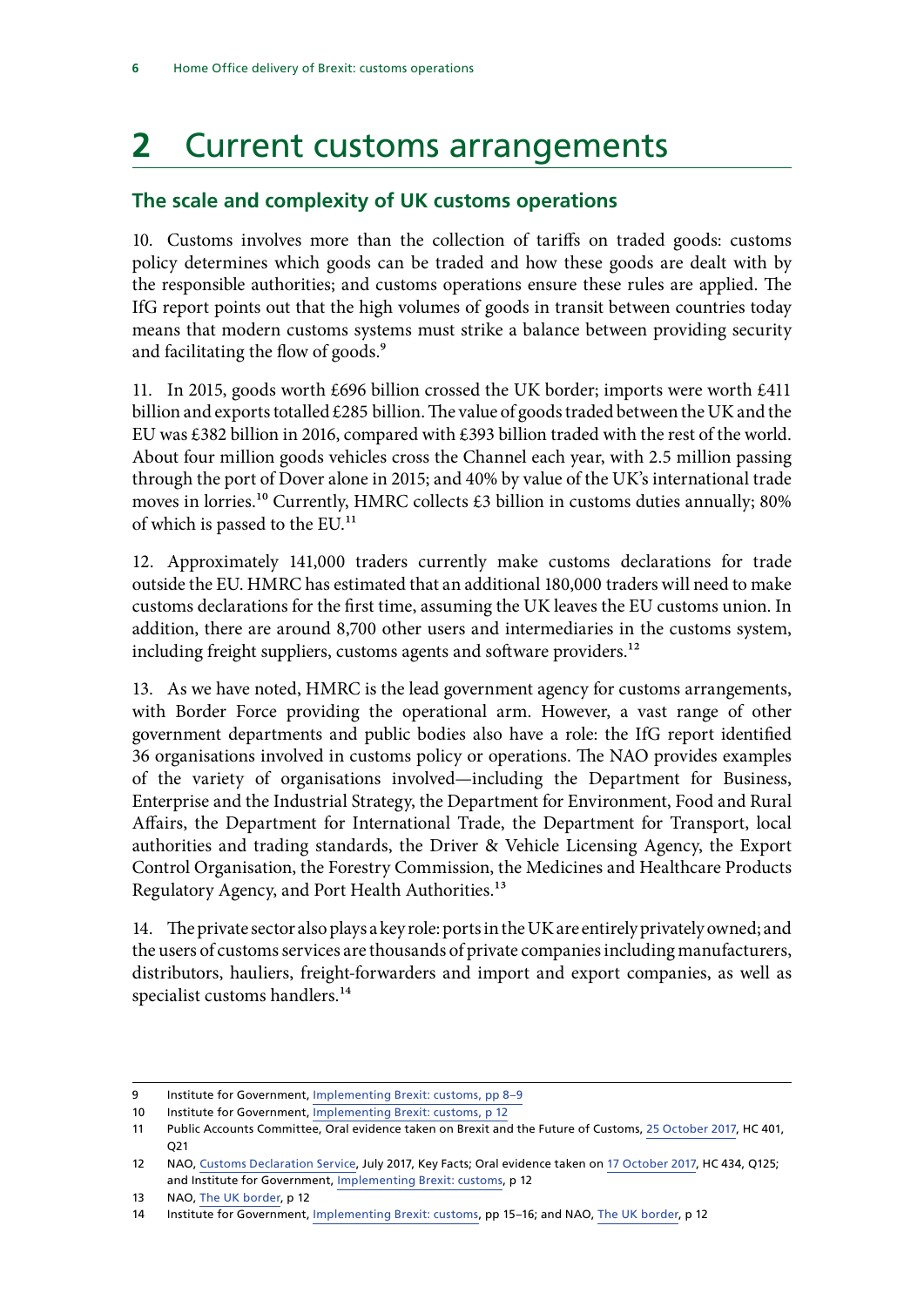#### <span id="page-8-0"></span>**The EU customs union**

15. A customs union is an arrangement whereby a group of countries act collectively to impose the same customs duties and apply the same trade regulations for goods entering from third countries; and do not charge customs duties between themselves. Customs unions reduce administrative and financial trade barriers, such as customs checks and charges. Customs is an exclusive EU competence which means that UK customs arrangements have been determined by the EU since the Single Market was created in 1993.15

16. There are no customs duties at the EU internal borders including with the UK, and very few checks of EU goods are carried out on the border. All goods not under customs control are in "free circulation" within the EU customs union area, whether they are made in the EU or imported from outside. The Common External Tariff means that any goods coming into the EU from outside pay the same tariff no matter which country they enter through. The Union Custom Code (UCC) underpins EU customs arrangements and sets out the arrangements which have to be adhered to when EU member states trade with third countries.16

#### **UK customs operations**

17. Witnesses explained that goods vehicles entering the UK from the EU "undergo virtually no customs interventions at all" and generally simply drive straight through the border. At Dover, for example, where the goods are predominantly "roll-on, roll off" (RoRo), there is little "dwell time" (where a load is stopped and checked) and lorries arriving are not routinely subject to any checks. In contrast, lorries carrying non-EU goods may be subject to a range of checks at UK border entry points. Witnesses stated that, at the very least, vehicles have to wait for about an hour at the border for a decision to be made on whether a documentary check is required, which means the vehicle will need to park in the port area. If customs do decide to carry out a documentary check, the delay at the border might be around three hours; and a physical inspection means a delay of up to five hours.<sup>17</sup> Ninety-nine per cent of non-EU freight passing through major UK ports is comprised of containers. By contrast, only 24% of EU freight is comprised of containers; 69% is lorry traffic.<sup>18</sup>

18. The NAO notes that, due to the high volumes of freight and traffic and the infrastructure constraints, such as limited numbers of searching bays, border officials are only able check a small percentage of traffic. A risked-based, intelligence-led system is used to determine which goods and vehicles are checked.<sup>19</sup> As a result, documentary checks of non-EU goods are carried out on less than 3% of imports (compared to less than 1% of lorries arriving at Dover or through the Channel Tunnel).<sup>20</sup>

<sup>15</sup> Institute for Government, [Implementing Brexit: customs](https://www.instituteforgovernment.org.uk/sites/default/files/publications/IfG_Brexit_customs_WEB_0.pdf), p 6

<sup>16</sup> Institute for Government, [Implementing Brexit: customs](https://www.instituteforgovernment.org.uk/sites/default/files/publications/IfG_Brexit_customs_WEB_0.pdf), p 11

<sup>17</sup> Oral evidence taken on [25 January 2017,](http://data.parliament.uk/writtenevidence/committeeevidence.svc/evidencedocument/home-affairs-committee/implications-of-the-uks-exit-from-the-european-union/oral/46107.pdf) Qs 130, 135

<sup>18</sup> Institute for Government, [Implementing Brexit: customs](https://www.instituteforgovernment.org.uk/sites/default/files/publications/IfG_Brexit_customs_WEB_0.pdf), p 13

<sup>19</sup> NAO, [The UK border,](https://www.nao.org.uk/wp-content/uploads/2017/10/The-UK-border.pdf) pp 11, 18 and 30

<sup>20</sup> Institute for Government, [Implementing Brexit: customs](https://www.instituteforgovernment.org.uk/sites/default/files/publications/IfG_Brexit_customs_WEB_0.pdf), pp 9 and 13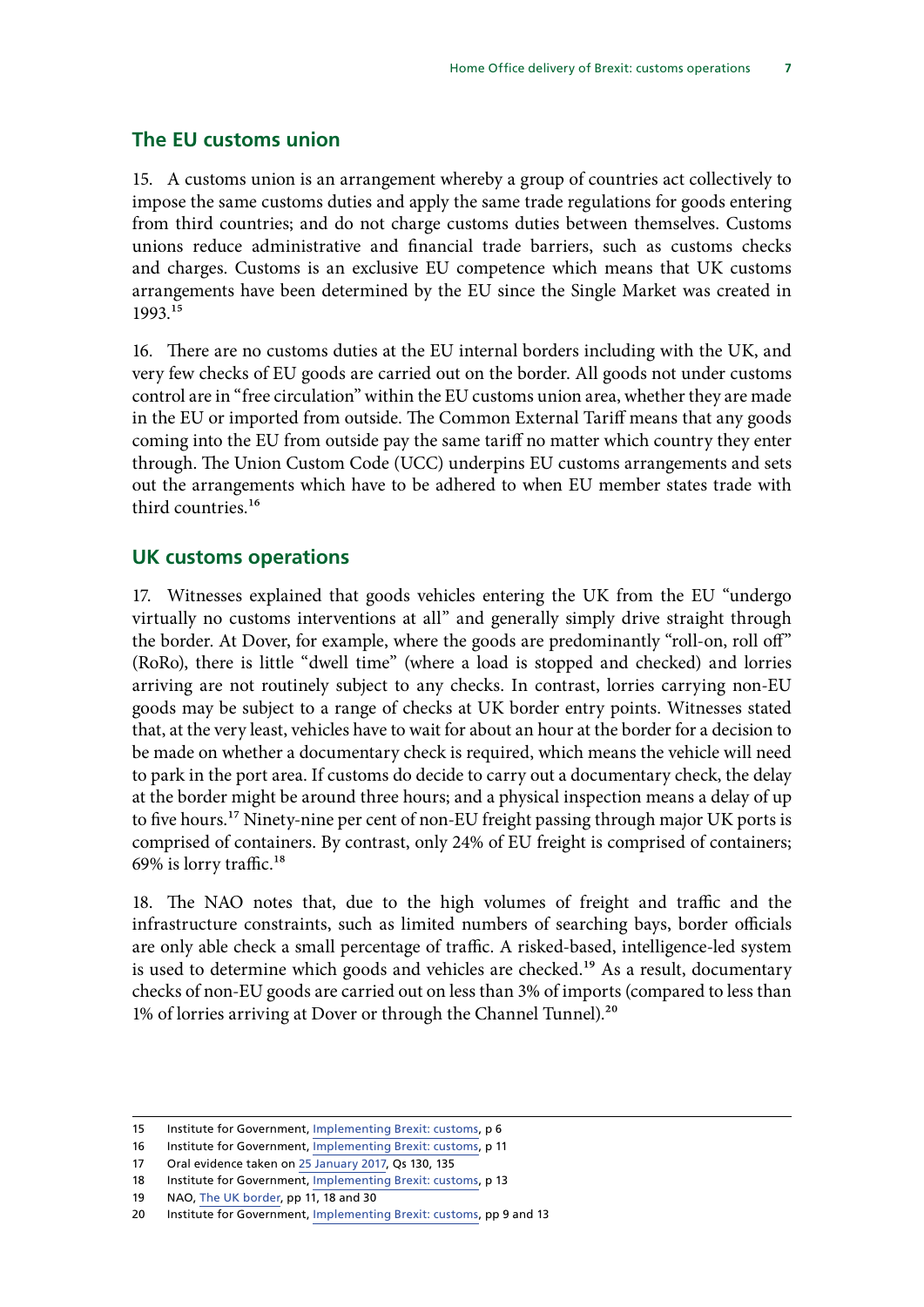19. Even if this small percentage is maintained, the sheer volume of UK trade with the EU means that the number of checks is expected to increase substantially after Brexit. If there is no agreement with the EU before Brexit, vehicles carrying goods to and from EU countries are likely to become subject to the checks currently reserved for non-EU goods.<sup>21</sup> We discuss the many implications this has for government systems, infrastructure, businesses and supply chains in Chapter 4.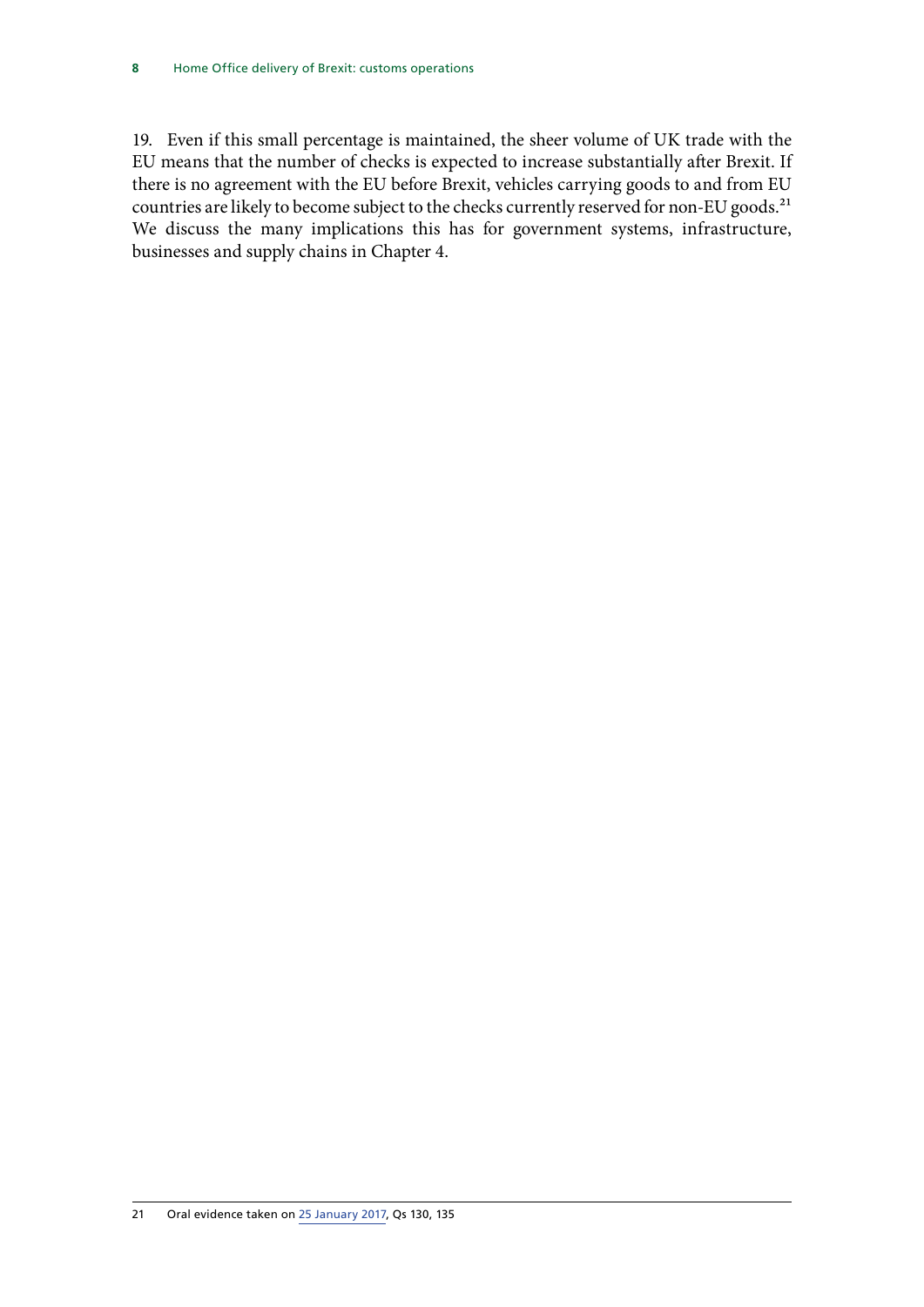## <span id="page-10-0"></span>**3**Brexit negotiations—transition and the implications of 'no deal'

20. As previously noted, the Prime Minister has indicated that she wants the UK "to have a customs agreement with the EU". The Government has further stated that it is seeking a "deep and comprehensive" free trade agreement with the EU which will allow for "the freest and most frictionless trade possible in goods between the UK and the EU", whilst allowing the UK to negotiate its own trade agreements with third countries.<sup>22</sup> The EU's position is that frictionless trade outside the Single Market and the Customs Union is not possible; and the European Parliament's coordinator on Brexit, Guy Verhofstadt, went as far as to say that it was "a fantasy".<sup>23</sup> There are also specific concerns around the future operation of the border between Northern Ireland and the Republic of Ireland (see Chapter 4), and the maritime border between Wales and the Republic of Ireland, that have been raised by the Government, the European Commission and the Irish government.

21. The IfG report states that "there is no pre-existing model of relationship with the EU which would completely mitigate disruption and the need for border checks". The agreements which the EU has with most of the its major trading partners, including Canada, Japan and the USA, seek to facilitate customs arrangements but they do not remove "friction". So the UK would be seeking an agreement with the EU which is different from anything previously achieved by a third country.<sup>24</sup>

22. The NAO notes that a "bespoke" trade deal of the kind the Government is seeking might require new or amended border arrangements; and such agreements might allow some products to be sold in the UK, or exported from the UK, which are not currently permitted under EU regulations. It points out that these changes might also bring opportunities to improve the use of data and technology, including streamlining the way in which importers and exporters interact with government clearance systems.<sup>25</sup>

23. The Government published a position paper on future customs arrangements with the EU in August which proposed two possible models for post-Brexit arrangements. These were described as:

- A streamlined customs arrangement between the UK and the EU underpinned by the continuation of some of the existing agreements and under which the UK and EU would trade with each other as third parties. Such an arrangement is essentially an agreement to reduce, as far as possible, customs checks. Such agreements are common and can be included as part of customs union or free trade agreements.
- A new customs partnership with the EU which would align the UK approach to the customs border in a way that removes the need for a UK-EU customs border. This would be achieved by operating a regime for imports that aligns precisely with the EU's external customs border for goods consumed in the EU market and requiring the same tariffs and rules of origin as the EU to be applied.<sup>26</sup>

<sup>22</sup> Speech by the Prime Minister: [The government's negotiating objectives for exiting the EU,](https://www.gov.uk/government/speeches/the-governments-negotiating-objectives-for-exiting-the-eu-pm-speech) 17 January 2017; and HM Government [Future customs arrangements: a future partnership paper](https://www.gov.uk/government/uploads/system/uploads/attachment_data/file/637748/Future_customs_arrangements_-_a_future_partnership_paper.pdf), August 2017, Executive Summary

<sup>23</sup> The Guardian, [15 August 2017](https://www.theguardian.com/politics/2017/aug/15/european-minister-pours-cold-water-on-uk-interim-trade-proposal-brexit), 'A fantasy': EU leaders dismiss UK's post-Brexit customs plan

<sup>24</sup> Institute for Government, [Implementing Brexit: customs](https://www.instituteforgovernment.org.uk/sites/default/files/publications/IfG_Brexit_customs_WEB_0.pdf), pp 17-18. See also IfG, Frictionless trade; what Brexit [means for cross-border trade in goods](https://www.instituteforgovernment.org.uk/sites/default/files/publications/5704%20IFG%20-%20Frictionless%20Trade%20Web_0.pdf), August 2017

<sup>25</sup> NAO, [The UK border,](https://www.nao.org.uk/wp-content/uploads/2017/10/The-UK-border.pdf) p 29

<sup>26</sup> HM Government [Future customs arrangements: a future partnership paper](https://www.gov.uk/government/uploads/system/uploads/attachment_data/file/637748/Future_customs_arrangements_-_a_future_partnership_paper.pdf), 15 August 2017, paras 27 and 38–42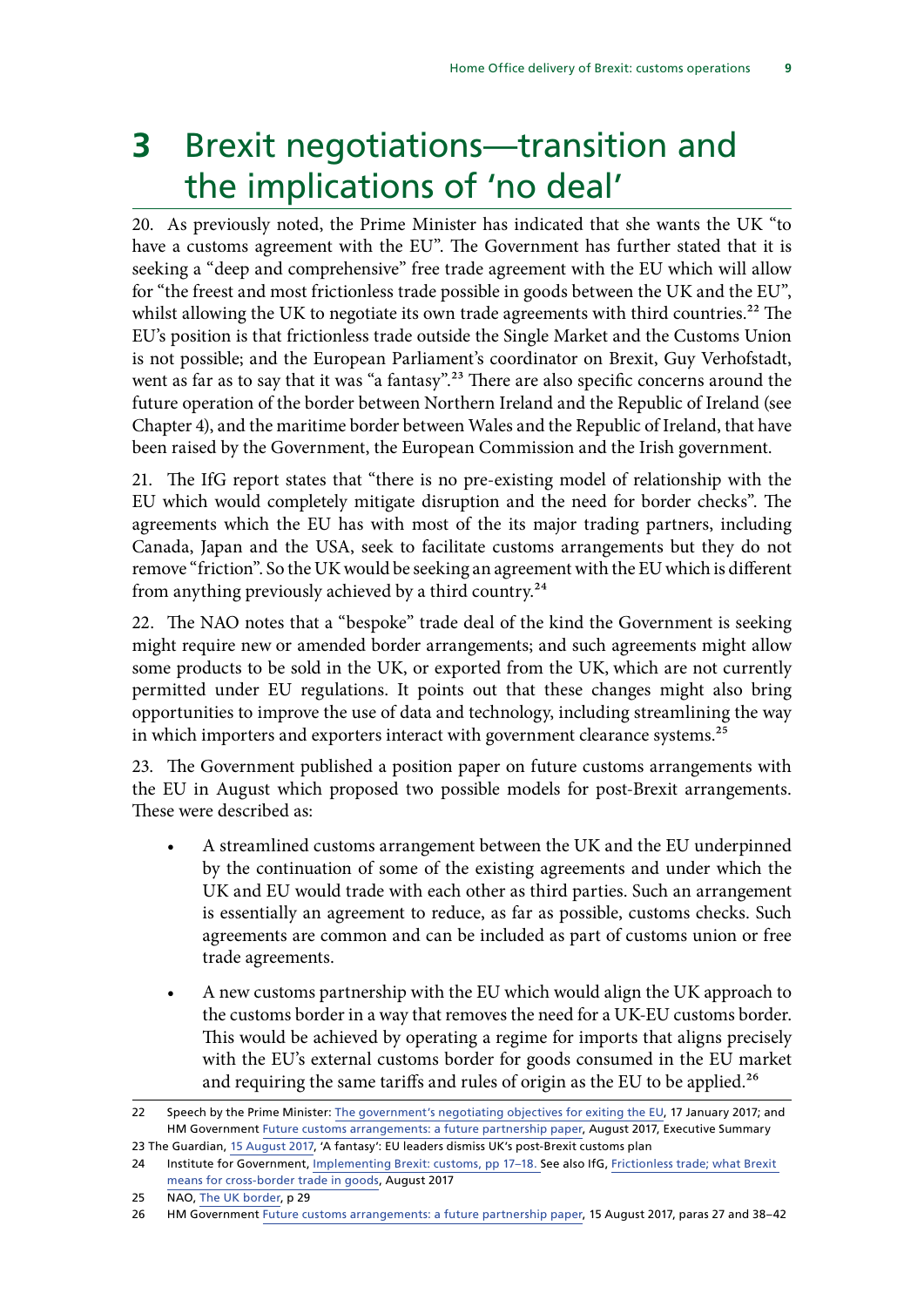<span id="page-11-0"></span>24. In October, the Treasury published a White Paper and a draft *Customs Bill,* which provides some more detail on the Government's view on possible future arrangements.<sup>27</sup> The Government says that it will "look at options to reduce the pressure and risk of delays at ports and airports", including by:

- The use of Authorised Economic Operators (AEOs) to enable faster clearance of AEOs' goods at the border. [This is a "trusted trader" scheme, which reduces the need for documentary checks and physical inspections at the border.]
- Bilateral implementation of a technology-based solution for roll-on, roll-off ports which could consist of pre-arrival notification of consignments on a port IT system, linked to customs declarations and vehicle registration numbers so that vehicles are not required to stop at the border, enabling traffic to flow smoothly.

These proposals are broadly modifications or expansion of existing systems. We assess their merits and limitations in Chapter 4.

## **A transition or implementation period**

25. James Hookham of the FTA told our predecessors that "customs and other organisations need to invest sufficiently to preserve as closely as possible the levels of service and reliability through our ports that we have at the moment". He warned that in moving to new customs arrangements, "we are starting from a blank piece of paper". He believed it would be "a nightmare scenario" if the negotiation process resulted in traders being given very little time to deal with customs changes and were "confronted with a matter of days" before new systems were implemented.<sup>28</sup>

26. Andrew Baxter of Europa Worldwide Logistics argued that "if you had to make those infrastructure things happen in two years, you would have your work cut out. To make them happen in a year—that is not enough time". He believed that it was possible to achieve the necessary change but that that would require "fast reaction from the Government to make sure we are properly prepared for Brexit".<sup>29</sup> He was very clear that "you can't have Britain leave the customs union unless customs are ready to deal with the things they need to deal with". The implications of not achieving this and having queues at borders was unthinkable; and "it doesn't have to happen. Government just needs to act in order to prevent that problem".30

27. More recently, Mark Corby, Chair of the BEIS-sponsored UK Trade Facilitation Expert Panel, has stated that the UK could be ready to operate a new customs system by 2019 but also warned of the prospect of "total chaos" if the necessary preparations are not made in good time. He has argued that to get to a position where the system does not collapse on day one of Brexit, decisions are needed now, but he feared that this was unlikely to happen.<sup>31</sup>

<sup>27</sup> HM Treasury, [White Paper on the Customs Bill](https://www.gov.uk/government/uploads/system/uploads/attachment_data/file/650459/customs_bill_white_paper_web.pdf) [legislating for the UK's future customs, VAT and excise regimes](https://www.gov.uk/government/uploads/system/uploads/attachment_data/file/650459/customs_bill_white_paper_web.pdf), October 2017

<sup>28</sup> Oral evidence taken on [25 January 2017,](http://data.parliament.uk/writtenevidence/committeeevidence.svc/evidencedocument/home-affairs-committee/implications-of-the-uks-exit-from-the-european-union/oral/46107.pdf) HC 494, Qs 137, 147, 186

<sup>29</sup> Oral evidence taken on [25 January 2017,](http://data.parliament.uk/writtenevidence/committeeevidence.svc/evidencedocument/home-affairs-committee/implications-of-the-uks-exit-from-the-european-union/oral/46107.pdf) HC 494, Qs 137, 144, 147

<sup>30</sup> Oral evidence taken on [25 January 2017,](http://data.parliament.uk/writtenevidence/committeeevidence.svc/evidencedocument/home-affairs-committee/implications-of-the-uks-exit-from-the-european-union/oral/46107.pdf) Q184

<sup>31</sup> BBC Radio 4, Today, [20 October 2017](http://www.bbc.co.uk/programmes/b098bt87)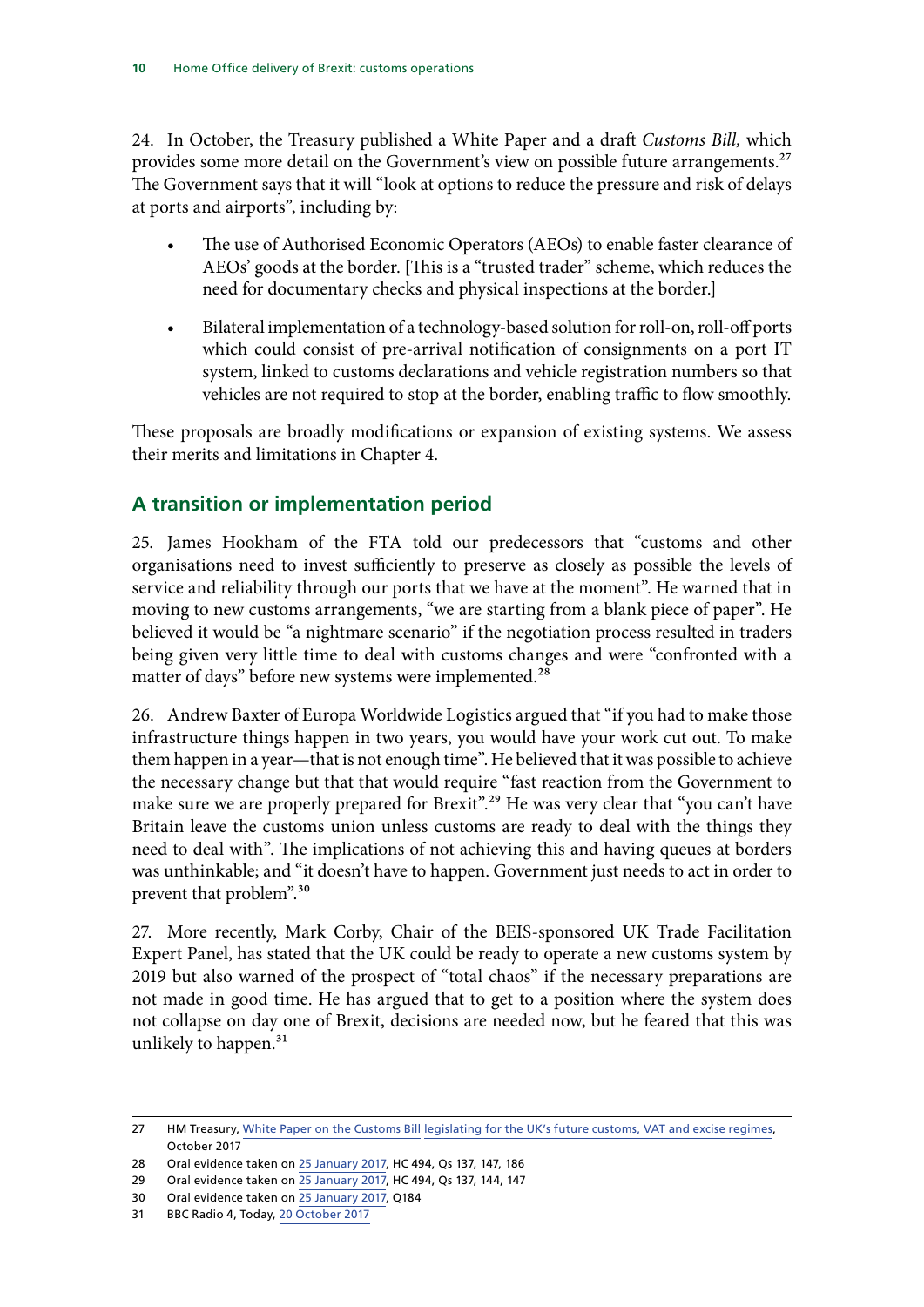28. In advance of longer term arrangements being implemented, the Government has suggested there might be an interim time-limited arrangement based on a model of "close association with the EU Customs Union" using a shared external tariff, and without customs processes or duties between the UK and EU member states.<sup>32</sup>

29. In October, the five leading UK business organisations (British Chambers of Commerce, CBI, EEF, the Federation of Small Businesses and the Institute of Directors) wrote to the Brexit Secretary to warn that the UK risks losing jobs and investment without an urgent Brexit transition deal.<sup>33</sup> The CBI had previously welcomed the Government's proposals for a smooth transition but warned that "to secure frictionless trade, negotiations on regulation, tariff and non-tariff barriers will have to take place. All efforts should be made to deliver a single-step transition, so that businesses don't have to adapt twice."<sup>34</sup>

30. From the Home Secretary's evidence to us last month, it appears that much of the Home Office's planning is predicated on there being a transition or implementation period.<sup>35</sup> Were there to be no deal, and therefore no transition, as the Prime Minister and Cabinet Ministers have suggested as a possibility, some of the consequences for customs arrangements would be out of the UK's control. Planning by the Home Office is required for goods *entering* the UK from the European Union and *departing* from the UK to the European Union.

31. Given that there are only 16 months to go until a transition arrangement or implementation period would need to start, there is a worrying lack of clarity about whether the Government intends to preserve existing policy and operational practices during the transition, or whether there will be substantive differences in customs arrangements. It is also unclear when the Government intends to clarify this. This is a concern, given that there are significant lead times and costs involved; for example, in recruiting and training new Border Force officials (as explored in Chapter 4). The Brexit Secretary has stated that he wants agreement with the European Union on transitional arrangements "in the first quarter of next year".<sup>36</sup> The Prime Minister, by contrast, has suggested that any transitional arrangements cannot be formally agreed until the UK's future trading relationship with the European Union has been agreed.<sup>37</sup> It has been reported that EU officials now envisage a transition period of 21 months; and the EU's lead negotiator Michel Barnier was quoted as saying "it makes sense that [the transition] covers the financial period, so until 2020".<sup>38</sup>

32. Mark Corby, chair of the UK Trade Facilitation Expert Panel, has stated that "You need three to five years, taking the transition up to 2025, to put in place the untried, streamlined systems ultimately envisaged."39 Similarly, Anastassia Beliakova, head of trade policy at the British Chambers of Commerce, said that "A transition period should be at least three years. This is important not just for businesses to prepare, but also for new IT systems to be put in place, for [HMRC] to hire and train new staff, for new infrastructure to be built."40 Jonathan Roberts, the UK Chamber of Shipping's Director

<sup>32</sup> HM Government [Future customs arrangements: a future partnership paper](https://www.gov.uk/government/uploads/system/uploads/attachment_data/file/637748/Future_customs_arrangements_-_a_future_partnership_paper.pdf), 15 August 2017, para 6

<sup>33</sup> BBC News, [23 October 2017](http://www.bbc.co.uk/news/business-41716284), Brexit: Business lobby groups call for transition deal clarity

<sup>34</sup> CBI Response to the Customs Union Partnership Papers, [15 August 2017](https://www.wired-gov.net/wg/news.nsf/articles/CBI+response+to+the+Customs+Union+Partnership+Papers+15082017162500?open)

<sup>35</sup> Oral evidence taken on [17 October 2017](http://data.parliament.uk/writtenevidence/committeeevidence.svc/evidencedocument/home-affairs-committee/the-work-of-the-home-secretary/oral/71645.pdf), HC 434

<sup>36</sup> Select Committee on Exiting the EU, oral evidence taken on The Progress of the UK's negotiations on EU withdrawal, [25 October 2017,](http://data.parliament.uk/writtenevidence/committeeevidence.svc/evidencedocument/exiting-the-european-union-committee/the-progress-of-the-uks-negotiations-on-eu-withdrawal/oral/72017.pdf) HC 372, Qs 41–42

<sup>37</sup> HC Deb, 23 October 2017, [col 30](http://hansard.parliament.uk/commons/2017-10-23/debates/AAC75F82-E84E-4976-86C8-DCCAFC2A7F97/EuropeanCouncil)

<sup>38</sup> The Guardian, [26 October 2017](https://www.theguardian.com/politics/2017/oct/25/brexit-transition-period-likely-limited-20-months-eu-officials-say), Brexit transition period likely to be limited to 21 months, EU officials say

<sup>39</sup> Financial Times, [18 October 2017,](https://www.ft.com/content/6e2bd0ea-b3f9-11e7-a398-73d59db9e399?mhq5j=e7) The case for a longer Brexit transition

<sup>40</sup> Financial Times, [18 October 2017,](https://www.ft.com/content/6e2bd0ea-b3f9-11e7-a398-73d59db9e399?mhq5j=e7) The case for a longer Brexit transition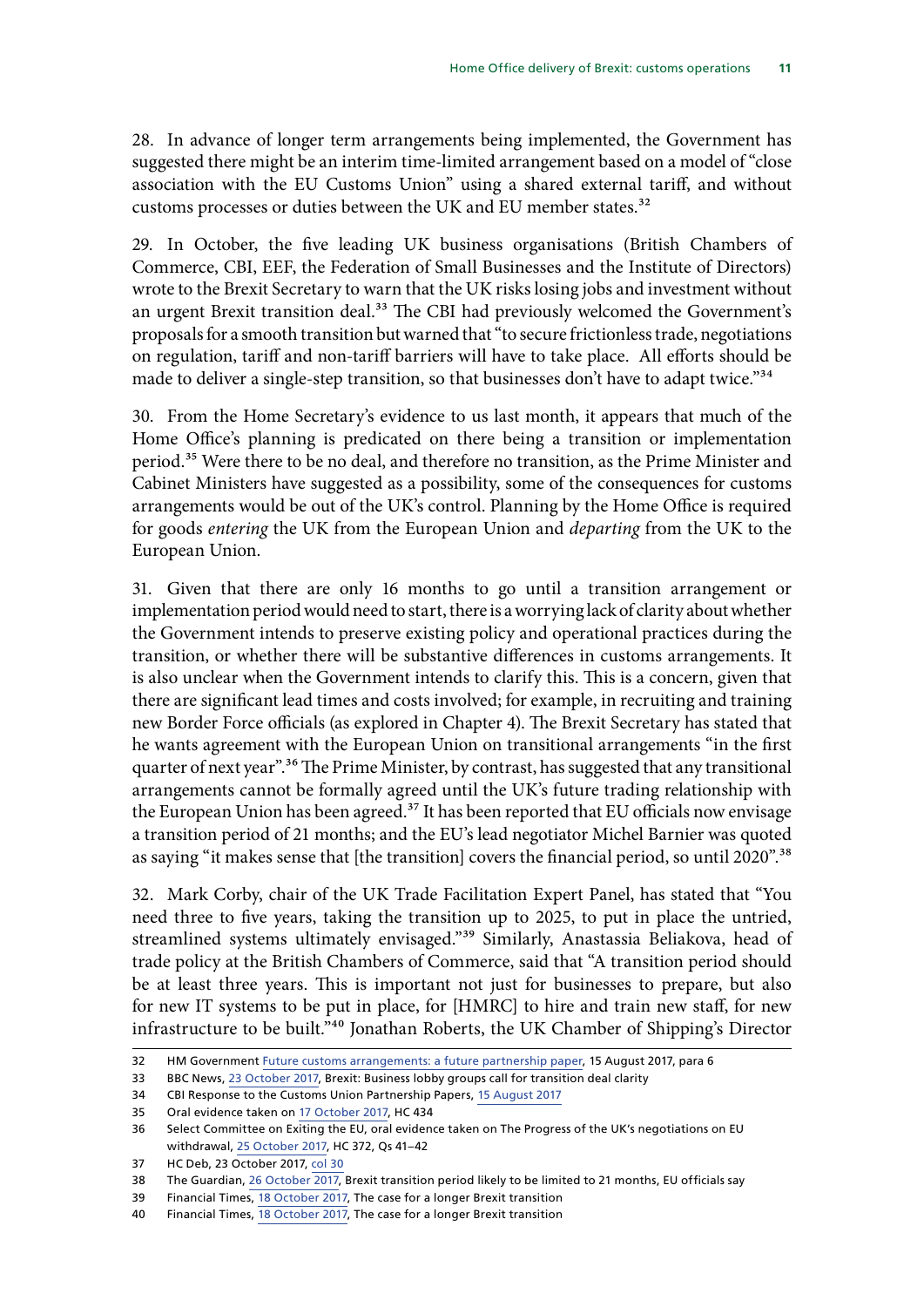<span id="page-13-0"></span>of Communications, has emphasised that companies are keen to begin working to adapt to the post-Brexit scenario, which he envisages will include significant development of port infrastructure, but they need to know what transitional arrangements they will be required to move towards before action can begin.<sup>41</sup>

33. **The outcome of the Brexit negotiations which would cause the least upheaval for ports, points of entry, and traders doing business with EU Member States would be the preservation of the operational status quo for customs arrangements and remaining in the customs union. The Government should aim to agree transitional arrangements with the EU which involve no practical change to customs operations either in the UK or the EU, and especially at the Irish border, including the maritime border with Wales.**

34. **If it is not possible for the Government to reach a deal with the EU that results in no changes to customs and border operations in the transition period, then businesses and haulage operators urgently need details of what those changes will be. At a minimum, the options under consideration should be published so that these organisations and the public sector can make the necessary plans and investments for those operational changes.**

35. **Given the lead times for changes in staffing, technology and infrastructure, Border Force, HMRC and other public sector agencies also need clarity rapidly if any such changes will be required for the transition. The Government must make sure that all affected agencies have contingency plans in place to introduce new systems and capacity over the next 16 months. The Home Office should also set out its own urgent assessment of the additional costs of the options for each scenario.**

36. **The Brexit Secretary has stated that he wants to reach agreement on transitional arrangements in the first quarter of 2018. This timescale already poses immense difficulties if significant changes are required. If there is any further slippage to this timetable it will be extremely damaging to the smooth operation of the border regime, including to trade and security operations, and to businesses which will struggle to make major changes in such a short period of time.**

## **The implications for customs of no deal on Brexit being agreed**

37. The IfG report argues that failing to reach agreement with the EU would mean that UK customs would experience "the greatest amount of change in the least amount of time, with a huge increase in demand on capacity and capability at the border. New systems, staff and infrastructure would need to be in place for 29 March 2019".<sup>42</sup>

38. When the Brexit Secretary updated the House on the October round of negotiations, he made clear that, although the Government was "straining every sinew to get a deal" and that that was regarded as "the best outcome", it was necessary to prepare for the eventuality of no deal being achieved, for two reasons: "The first is that it is a negotiation with many people and it could go wrong, so we have to be ready for that. The second is that in a negotiation you always have to have the right to walk away: if you do not, you

<sup>41</sup> BBC News, [29 September 2017,](https://www.ukchamberofshipping.com/latest/watch-jonathan-roberts-speaks-bbc-news-about-transitional-customs-arrangements/) blog posts

<sup>42</sup> Institute for Government, [Implementing Brexit: customs](https://www.instituteforgovernment.org.uk/sites/default/files/publications/IfG_Brexit_customs_WEB_0.pdf), p 20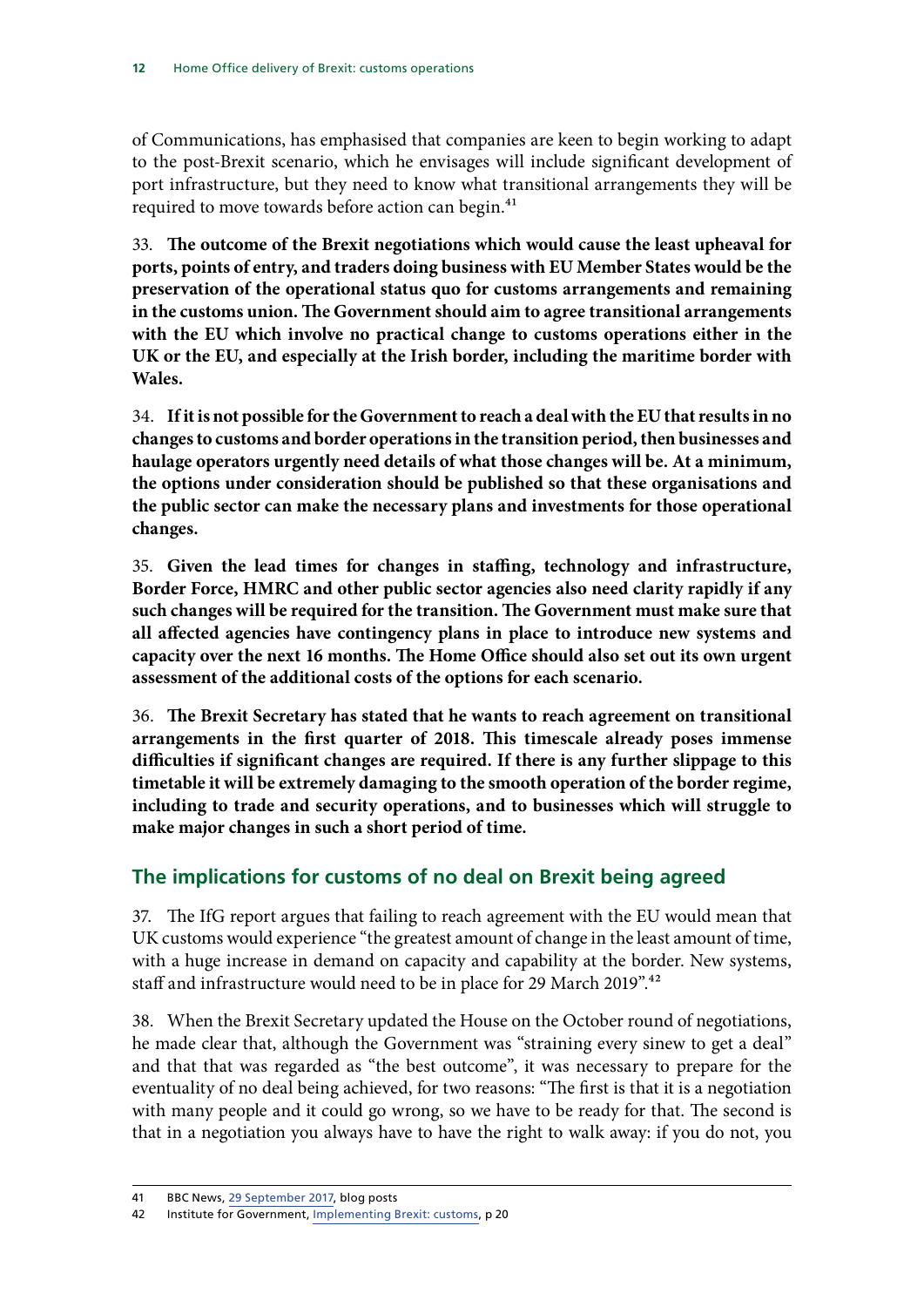get a terrible deal".<sup>43</sup> The Home Secretary was giving evidence to us on Brexit delivery at the same time as Mr Davis was making his Statement. She told us that "our planning assumption is that we get ready for having a deal", although planning would also take place for a no deal scenario.<sup>44</sup>

39. The White Paper on the draft Customs Bill set out the contingencies being considered in the event of there being "no deal": the Customs Bill will make provision for the UK to establish a stand-alone customs regime from Brexit day, which will include setting tariffs and quotas, and establishing a goods classification system in line with the UK's WTO obligations. The UK would apply the same customs duty to every country with which it does not have a trade deal or otherwise provide preferential access to the UK market. The level of this duty would be decided by the Government, and set out in secondary legislation before the UK leaves the EU. The Government has not yet set out a timetable for when those duties and processes would be set.

40. In the event of no deal, businesses which currently trade only with the EU will become subject to customs declarations and checks for the first time and imported goods would become liable to customs duty and import VAT. Certain goods may require import or export licences, and traders exporting to the EU would have to submit an export declaration. The Government says that it is "actively considering ways in which to mitigate the impacts on traders [ … ], and the Customs Bill will make provisions that would allow the government to implement such facilitations". This will include traders needing to be registered, which would then provide them with an Economic Operators' Registration and Identification System (EORI) number.<sup>45</sup>

41. **If no deal is reached on customs arrangements, it will result in all those involved in customs in the UK experiencing a huge amount of change in a very short time, with a vast increase required in capacity and processes at the border, with the risk of either significant delays at ports of entry, or of inadequate checks taking place. A major contingency plan is therefore needed for the border which sets out the volume and nature of checks that the Government would expect to operate in the event of no deal. It should include plans for extra staff, additional infrastructure and new processes for businesses, and set out the costs of these plans. The long lead times that these changes require mean that, even if negotiations on a transitional arrangement continue throughout next year, the country cannot afford "no deal" arrangements to be left until the last minute. Therefore, Ministers need to set out early in the New Year the timetable they will follow for decisions, including when extra staff will start to be recruited and trained on a contingency basis, and what the costs and funding arrangements will be. The Government will also need to provide detail to businesses on the checks they can expect on goods at the border in the event of no deal, so that they can put in place their own contingency arrangements.**

42. We set out more details of the issues that need to be addressed in the next Chapter.

<sup>43</sup> HC Deb, 27 October 2017, [col 736](http://hansard.parliament.uk/commons/2017-10-17/debates/33F0A459-B60E-41EF-931F-51756CFFAF94/EUExitNegotiations)

<sup>44</sup> Oral evidence taken on [17 October 2017](http://data.parliament.uk/writtenevidence/committeeevidence.svc/evidencedocument/home-affairs-committee/the-work-of-the-home-secretary/oral/71645.pdf), HC 434, Q15

<sup>45</sup> HM Treasury, [White Paper on the Customs Bill](https://www.gov.uk/government/uploads/system/uploads/attachment_data/file/650459/customs_bill_white_paper_web.pdf): legislating for the UK's future customs, VAT and excise regimes, October 2017, paras 5.10, 5.27–5.29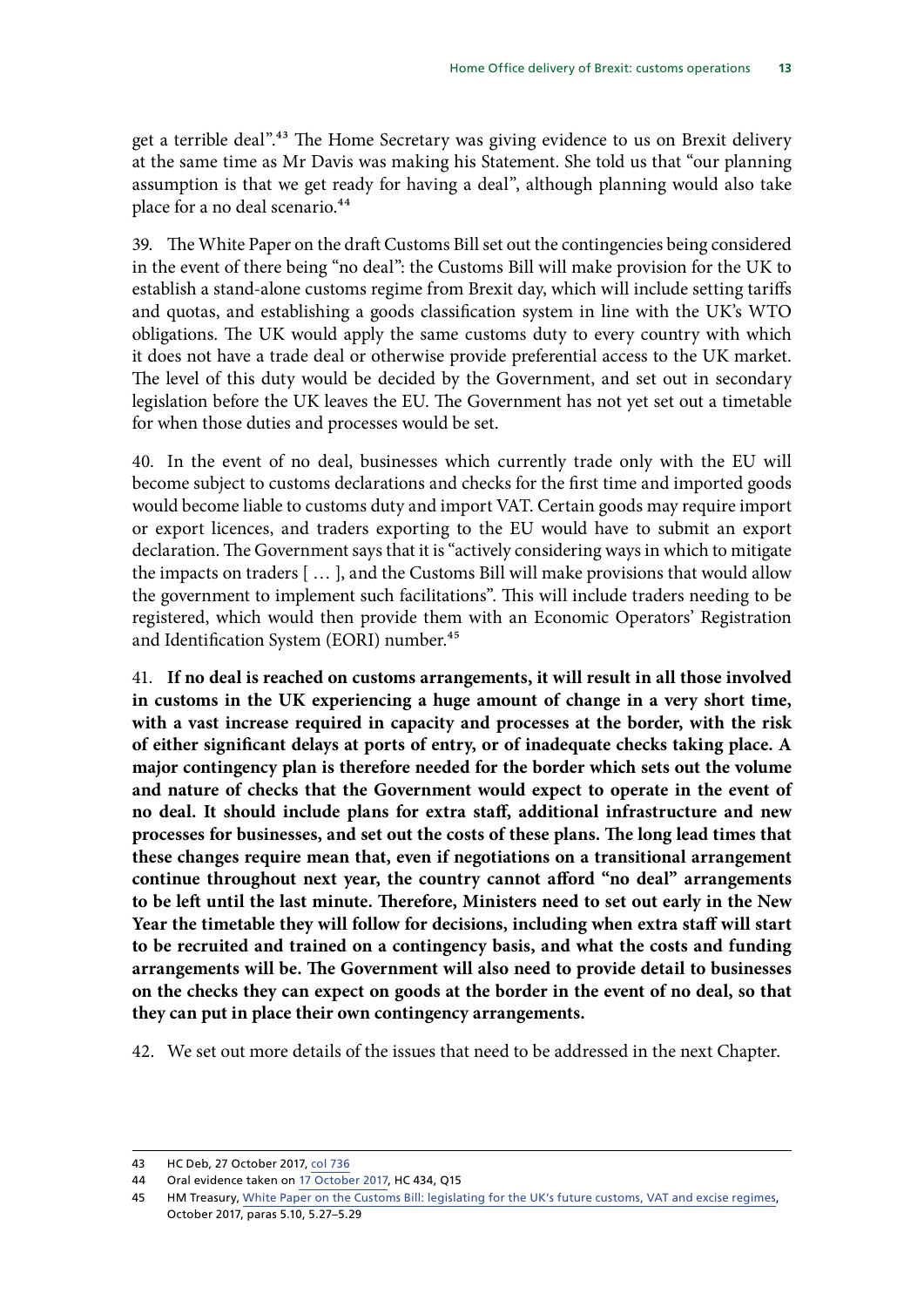## <span id="page-15-0"></span>**4** Infrastructure and capacity challenges

43. This chapter looks at the practical issues that need to be addressed in the event of changes to customs arrangements being required, whether as a result of the transition period, a long-term trade and customs deal, or no deal being in place.

44. When our predecessors took oral evidence on post-Brexit customs arrangements in January 2017, the witnesses representing hauliers, logistics companies and ports described the potential practical problems which were likely to occur if the customs requirements which currently apply to non-EU goods were applied to EU goods after Brexit.<sup>46</sup> They were particularly concerned about the impact of delays caused by additional customs checks, especially in relation to supply chains and where perishable goods were involved.

## **Costs**

45. The IfG report states that the introduction of customs declarations on EU trade could cost traders between £4 billion and £9 billion a year, based on an estimate of £20–£45 per declaration and an expected 200 million additional declarations after Brexit. The extra costs go far beyond this because traders are also charged for checks on goods: the cost for a physical examination by port health authorities ranges from £106 to £600 per container, depending on the test requirements. Some goods have to be transported to a specific location to be tested, which adds a further £30 for every two containers.<sup>47</sup> Mark Corby has estimated that the additional cost is likely to be between £19 and £26 billion a year as a result of losing the customs and trade facilitation and duty benefits which EU membership offers.<sup>48</sup>

46. Jon Thompson, the Chief Executive of HMRC, told the Public Accounts Committee in October that the estimated cost to HMRC would be between £300 million and £450 million in the "most extreme" scenario of the UK leaving the EU "with no ongoing special relationship", and between 3,000 and 5,000 additional staff would need to be recruited.<sup>49</sup>

## **Complexity**

47. As we have noted, delivery of customs policy is a cross-government process, involving a wide range of public agencies as well as a number of Government Departments. Customs operations also impact on and require the cooperation of a vast array of private companies. In addition to the businesses buying and selling goods, the IfG report lists freight forwarders, hauliers, customs handlers, customs clearance agents, community system providers, port operators and ferry companies as some of the key players.<sup>50</sup> The Home Office Permanent Secretary explained the multi-faceted nature of customs in the following terms:

> My experience of any work at the border is that questions [on future arrangements] need to be addressed through a partnership, so typically

<sup>46</sup> Oral evidence taken on [25 January 2017,](http://data.parliament.uk/writtenevidence/committeeevidence.svc/evidencedocument/home-affairs-committee/implications-of-the-uks-exit-from-the-european-union/oral/46107.pdf) HC 494 (2016–17)

<sup>47</sup> Institute for Government, [Implementing Brexit: customs](https://www.instituteforgovernment.org.uk/sites/default/files/publications/IfG_Brexit_customs_WEB_0.pdf), pp 4 and 39

<sup>48</sup> BBC Radio 4, Today, [20 October 2017](http://www.bbc.co.uk/programmes/b098bt87)

<sup>49</sup> Public Accounts Committee, Oral evidence taken on 25 October 2017 on [Brexit and the Future of Customs](http://data.parliament.uk/writtenevidence/committeeevidence.svc/evidencedocument/public-accounts-committee/brexit-and-the-future-of-customs/oral/72078.pdf), HC 401, Qs 14–18

<sup>50</sup> Institute for Government, [Implementing Brexit: customs](https://www.instituteforgovernment.org.uk/sites/default/files/publications/IfG_Brexit_customs_WEB_0.pdf), pp 15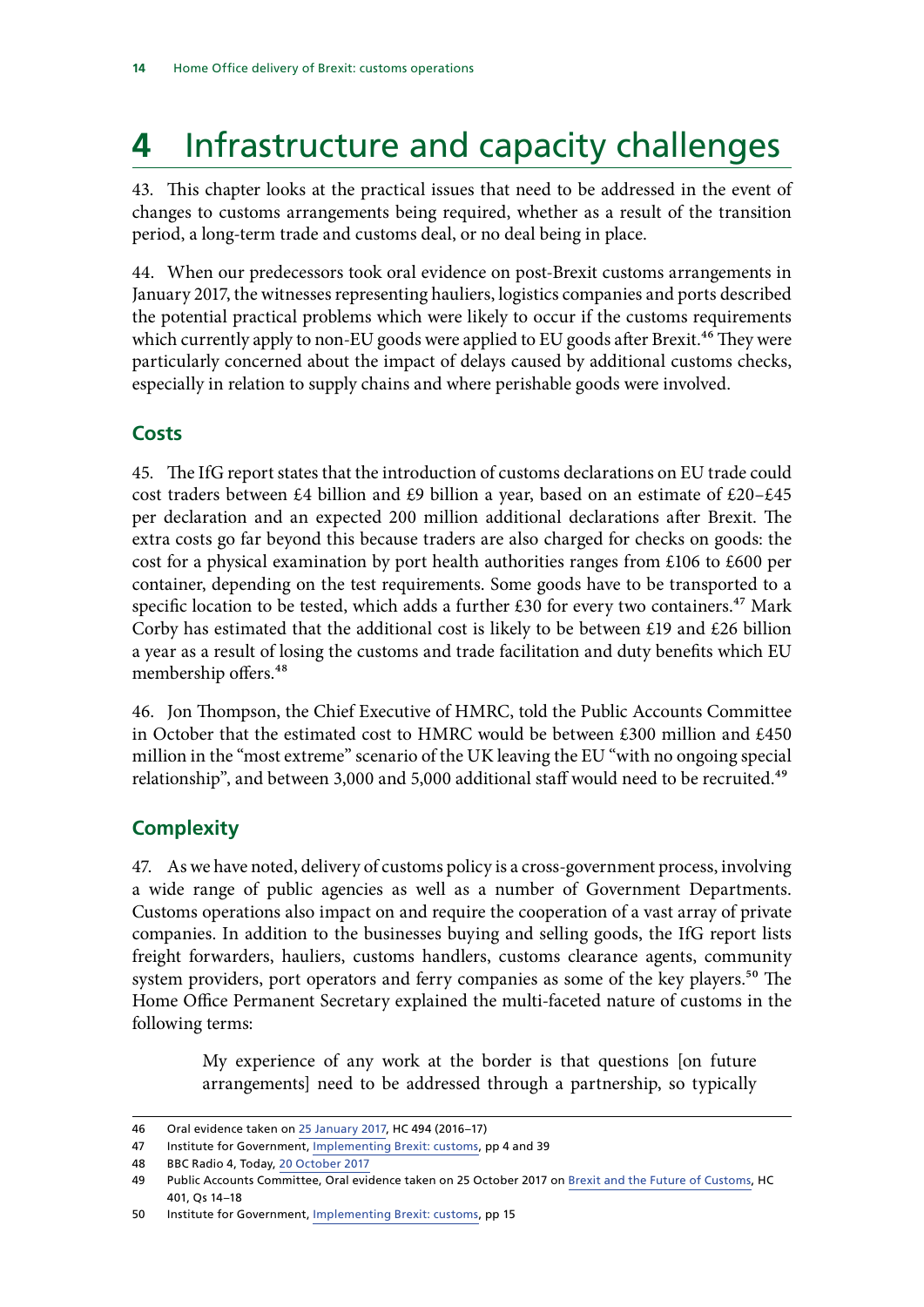<span id="page-16-0"></span>it is a private sector party, the port or airport operator, who has control over the physical infrastructure. You need to see a partnership between the different agencies in Government, of whom HMRC and Border Force are two—there are others. DEFRA, for example, has an interest in movement of animals, food and bio products, and you need to see a partnership between the Government and the port operators.<sup>51</sup>

#### **Capacity at and around ports**

48. A number of key stakeholders have pointed to the challenges the UK may face if post-Brexit arrangements require more checks on goods and vehicles to be carried out at UK border entry points. At some ports, including Dover, as much as 99% of traffic relates to trade with the EU; witnesses told our predecessors that a no deal scenario might therefore result in effectively 100% of trade becoming "non-EU", leading to a hundredfold increase in the number of customs declarations.<sup>52</sup> This would be an unprecedented delivery challenge to UK border operations. The IfG report states that the resulting increased requirement to make declarations would inevitably result in more checks being carried out on vehicles trading between the UK and the EU, with the accompanying risk that this will lead to long delays at points of entry.<sup>53</sup> As noted above, these checks can cause delays of up to five hours.

49. James Hookham of the FTA told our predecessors that "we should absolutely and categorically try to avoid physical checks on vehicles at ports" because they "simply don't have the physical space" and "that is where the pressures are"; this was particularly a problem for Dover. Similar issues also applied to airports.<sup>54</sup>

50. Infrastructure improvements will be required at ports to deal with the potential increase in the number of vehicles carrying EU goods, which will need to be parked at ports to await clearance, rather than "driving straight through" as is currently the case. In addition to increased parking capacity and more specialist border inspection posts for animals and animal products, improvements to road and rails links in the vicinity of ports are likely to be needed. One of the main constraints on expansion at some ports, including Dover, is that their geographical location prevents this—the position of the port at Dover between the cliffs and the sea-front does not allow for an increase in size. Even at present, clearance for lorries arriving via Dover or the Channel Tunnel which do require customs checks takes place six miles away at a lorry park off the M20 that currently has 82 spaces.<sup>55</sup>

### **Impact of delays in ports across the Channel**

51. If new customs checks are required, additional systems and infrastructure will also be needed at the Channel ports in France and Belgium (and in Ireland—see separate section below) where the UK Government has no control over the timetable for change and new

<sup>51</sup> Oral evidence taken on [17 October 2017](http://data.parliament.uk/writtenevidence/committeeevidence.svc/evidencedocument/home-affairs-committee/the-work-of-the-home-secretary/oral/71645.pdf), HC 434, Q14

<sup>52</sup> Oral evidence taken on [25 January 2017,](http://data.parliament.uk/writtenevidence/committeeevidence.svc/evidencedocument/home-affairs-committee/implications-of-the-uks-exit-from-the-european-union/oral/46107.pdf) Q144

<sup>53</sup> Institute for Government, [Implementing Brexit: customs](https://www.instituteforgovernment.org.uk/sites/default/files/publications/IfG_Brexit_customs_WEB_0.pdf), p 20; Oral evidence taken on [25 January 2017](http://data.parliament.uk/writtenevidence/committeeevidence.svc/evidencedocument/home-affairs-committee/implications-of-the-uks-exit-from-the-european-union/oral/46107.pdf), HC 494, Q144

<sup>54</sup> Oral evidence taken on [25 January 2017,](http://data.parliament.uk/writtenevidence/committeeevidence.svc/evidencedocument/home-affairs-committee/implications-of-the-uks-exit-from-the-european-union/oral/46107.pdf) Qs 137, 187

<sup>55</sup> Institute for Government, [Implementing Brexit: customs](https://www.instituteforgovernment.org.uk/sites/default/files/publications/IfG_Brexit_customs_WEB_0.pdf), p 14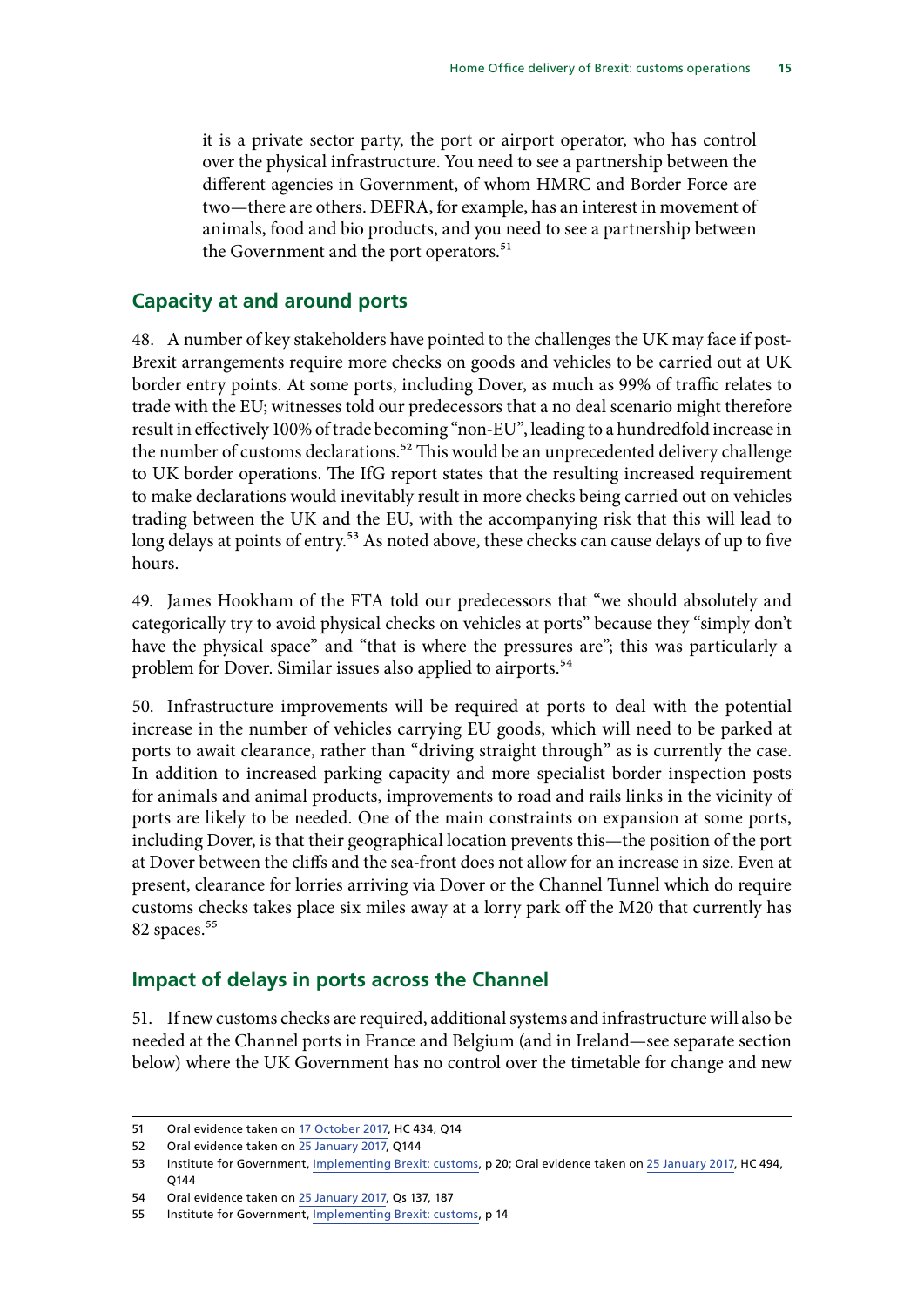investment. The FTA stated in evidence that whatever "frictionless arrangements" the UK put in place would need to be "reciprocated [ … ] by the EU in Ireland, France and Belgium" to avoid long delays.<sup>56</sup>

52. An example of the potential consequences of delay across the Channel was demonstrated in July 2015 when a strike by French ferry operators resulted in huge delays and traffic jams in Kent and the activation of 'Operation Stack' to try to mitigate the worst impacts. Operation Stack is a way of managing traffic during disruption to Eurotunnel or ferry services in Kent; when activated it enables lorries waiting to use Channel services to queue on the M20 and all other traffic is diverted to other routes.<sup>57</sup> The IfG report notes that the requirement to implement Operation Stack in 2015 resulted in businesses losing  $£21$  million in stock and the economy in Kent losing £1.5 million a day. It also points out that, although Kent County Council has plans to construct a lorry park on the M20 as an enhancement to the facilities available under Operation Stack, building will take nine months to complete once it begins and construction is currently on hold after a judicial review.<sup>58</sup> In the event of significant changes to the UK's customs arrangements, an operation on a larger scale than Operation Stack would bring huge challenges for the UK Government, UK businesses, Kent Police and the people of Kent.

53. If parallel preparations and investments are not in place in ports across the EU the associated costs and delays will increase substantially after March 2019, in the event of no deal. Andrew Baxter suggested in oral evidence that the key question was what customs "are doing at the local level in countries all over Europe", with the consequence that "a significant proportion of our exports will get delayed if customs clearance is introduced.<sup>59</sup> Jack Semple of the Road Haulage Association (RHA) indicated that there were specific challenges in Belgium and Northern France, where trade with the UK accounts for a large proportion of customs processes.<sup>60</sup> The IfG report pointed to the particular potential challenge for ports such as Dublin and Holyhead to expand their customs capacity at short notice.<sup>61</sup>

54. Another potentially increased risk arising from delays in French and Belgian ports is that of illegal immigration. The French ferry operators strike in 2015 exacerbated the existing problem of people illegally boarding lorries waiting to cross to the UK, with migrants attempting on a number of occasions to block port approach roads and to enter the Channel Tunnel. Our predecessors took evidence in 2015 from the Mayor of Calais, Kent Police, Eurotunnel and haulage companies about the serious problems this was causing on both sides of the Channel, including loss of life of migrants, during that period. Their 2016 report on the *Migration Crisis* summarised their concerns and the steps being taken by the UK and French Governments to address these issues.<sup>62</sup>

55. The IfG report notes that an expansion programme has been underway at Dunkirk since 2014, which includes expanding customs and border inspection capacity. Capacity for checks increased from 1,000 to 5,000 consignments per year but this work took 11 months and cost €2 million. In addition, a new car terminal opened in March 2016 which

<sup>56</sup> Oral evidence taken on [25 January 2017,](http://data.parliament.uk/writtenevidence/committeeevidence.svc/evidencedocument/home-affairs-committee/implications-of-the-uks-exit-from-the-european-union/oral/46107.pdf) Q137

<sup>57</sup> Kent Police website, [Operation Stack](https://www.kent.police.uk/advice/operation-stack/) [accessed 31 October 2017]

<sup>58</sup> Institute for Government, [Implementing Brexit: customs](https://www.instituteforgovernment.org.uk/sites/default/files/publications/IfG_Brexit_customs_WEB_0.pdf), pp 22, 30, 40–41

<sup>59</sup> Oral evidence taken on [25 January 2017,](http://data.parliament.uk/writtenevidence/committeeevidence.svc/evidencedocument/home-affairs-committee/implications-of-the-uks-exit-from-the-european-union/oral/46107.pdf) Q140

<sup>60</sup> Oral evidence taken on [25 January 2017,](http://data.parliament.uk/writtenevidence/committeeevidence.svc/evidencedocument/home-affairs-committee/implications-of-the-uks-exit-from-the-european-union/oral/46107.pdf) Q137

<sup>61</sup> Institute for Government, [Implementing Brexit: customs](https://www.instituteforgovernment.org.uk/sites/default/files/publications/IfG_Brexit_customs_WEB_0.pdf), p 14

<sup>62</sup> Home Affairs Committee, Seventh Report of Session 2016–17, [Migration Crisis,](https://publications.parliament.uk/pa/cm201617/cmselect/cmhaff/24/24.pdf) HC 24, paras 13–16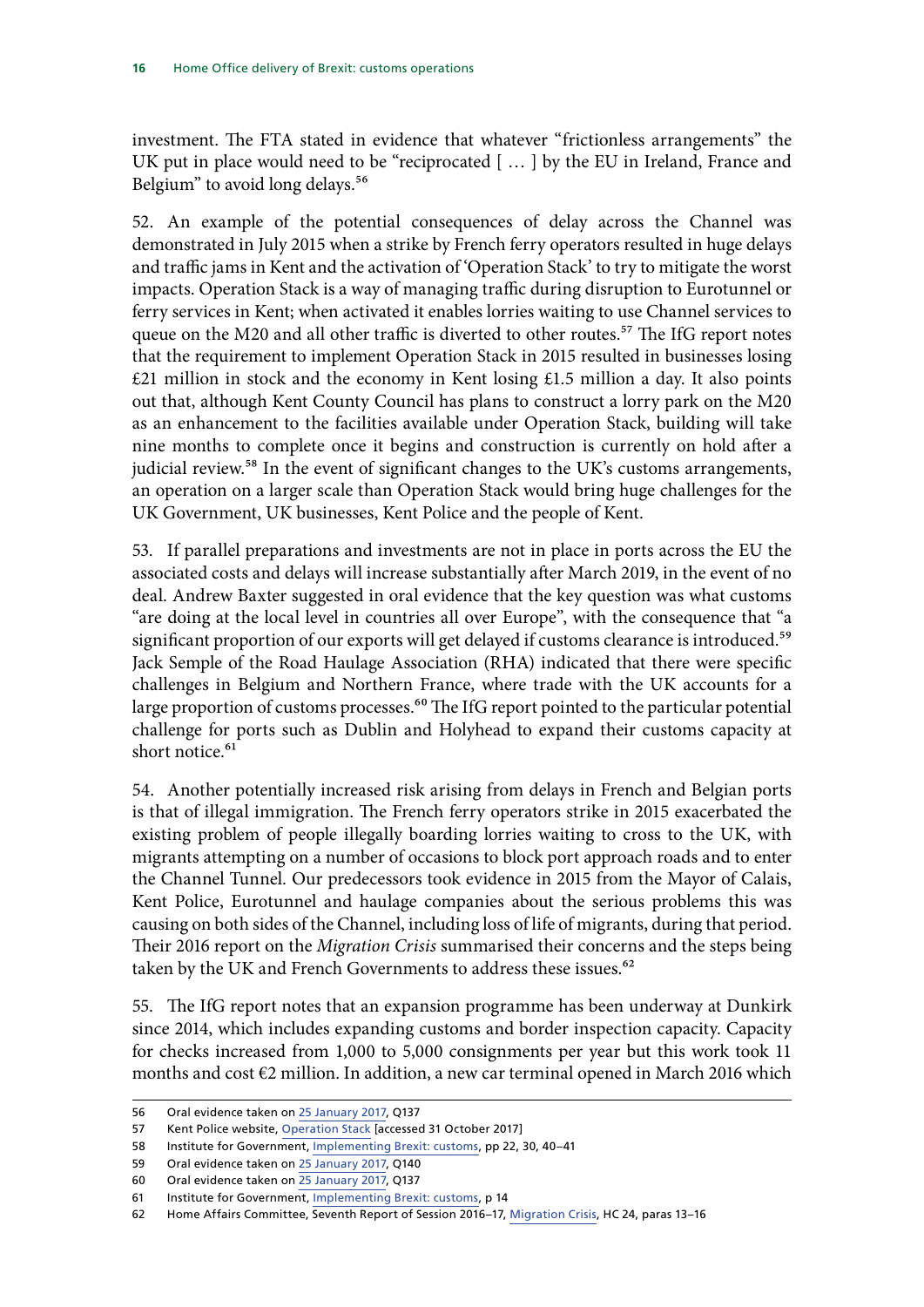<span id="page-18-0"></span>took a year to build at a cost of €14.9 million. The Port of Calais began an expansion programme in 2015 (after a five year development period). It is estimated that this will cost €862.5 million, with works not due to be completed until mid-2021. The IfG report points out that the Port of Dover is "functionally very similar" to Dunkirk and Calais, and so the challenges, costs and timescales faced by those ports in seeking to increase capacity are likely to be mirrored at Dover.<sup>63</sup>

### **Potential impact of delays on supply chains**

56. The witnesses who gave evidence in January were particularly concerned about the impact of delays and blockages at ports on time-sensitive and perishable goods, and on carefully constructed supply chains. James Hookham of the FTA noted that the economy was based on current assumptions about transit and dwell times for goods and that there would be a "shock to the system" if different customs processes were implemented at short notice. That shock needed to be avoided because it risked bringing "supply chains to a halt" which would result in "serious disruption of the economy". He said that that is clearly "not what the public expect to happen, as well as costing a lot of money and inconvenience".<sup>64</sup>

57. Andrew Baxter emphasised that "having a secure supply chain is massively important to our customers, as is knowing that goods that are supposed to get to them in 48 hours actually do". Graeme Charnock of Peel Ports Group said that manufacturers who operate a "just in time" delivery process would probably have to carry additional stock to prevent running out, which would be likely to increase costs. James Hookham of the FTA was clear that perishable and time-sensitive goods "simply cannot tolerate" interventions that would lead to delays at ports. At container ports, where containers selected for inspection can be delayed for between two and four days, the need to carry out such checks on EU imports would pose a significant additional burden.<sup>65</sup>

58. "Agri-food" products provide a good example. The IfG report points out that UK rules on meat imports from non-EU countries currently result in 20–50% of shipments being checked by food health agencies at the border. Agri-food products cannot generally be taken to inland inspection posts because of the risk of disease, so they have to be checked at ports. Currently, 70% by value of the UK's food imports come from the EU and are not subject to any checks. In addition, EU trade agreements with third countries can significantly reduce the inspection requirements; for example, the EU-New Zealand trade agreement reduces this to only 2% of shipments being randomly sampled. The UK could decide to continue these arrangements on a bilateral basis in the event of no deal; however, EU rules would require UK exports to be treated in the same way as those from any other third country with which the EU does not have an agreement.<sup>66</sup> This would potentially result in serious delays for UK meat and agricultural products at the French and Belgian borders.

59. **Decisions are needed as a matter of urgency on improvements to port and transport infrastructure that may be needed as a result of Brexit. The Government should significantly increase its coordination with the privately-owned ports sector to ensure** 

<sup>63</sup> Institute for Government, [Implementing Brexit: customs](https://www.instituteforgovernment.org.uk/sites/default/files/publications/IfG_Brexit_customs_WEB_0.pdf), p 30

<sup>64</sup> Oral evidence taken on [25 January 2017,](http://data.parliament.uk/writtenevidence/committeeevidence.svc/evidencedocument/home-affairs-committee/implications-of-the-uks-exit-from-the-european-union/oral/46107.pdf) Q187

<sup>65</sup> Oral evidence taken on [25 January 2017,](http://data.parliament.uk/writtenevidence/committeeevidence.svc/evidencedocument/home-affairs-committee/implications-of-the-uks-exit-from-the-european-union/oral/46107.pdf) Qs 132, 137 and 143

<sup>66</sup> Institute for Government, [Implementing Brexit:](https://www.instituteforgovernment.org.uk/publications/implementing-brexit-customs-september-2017) customs, pp 19–22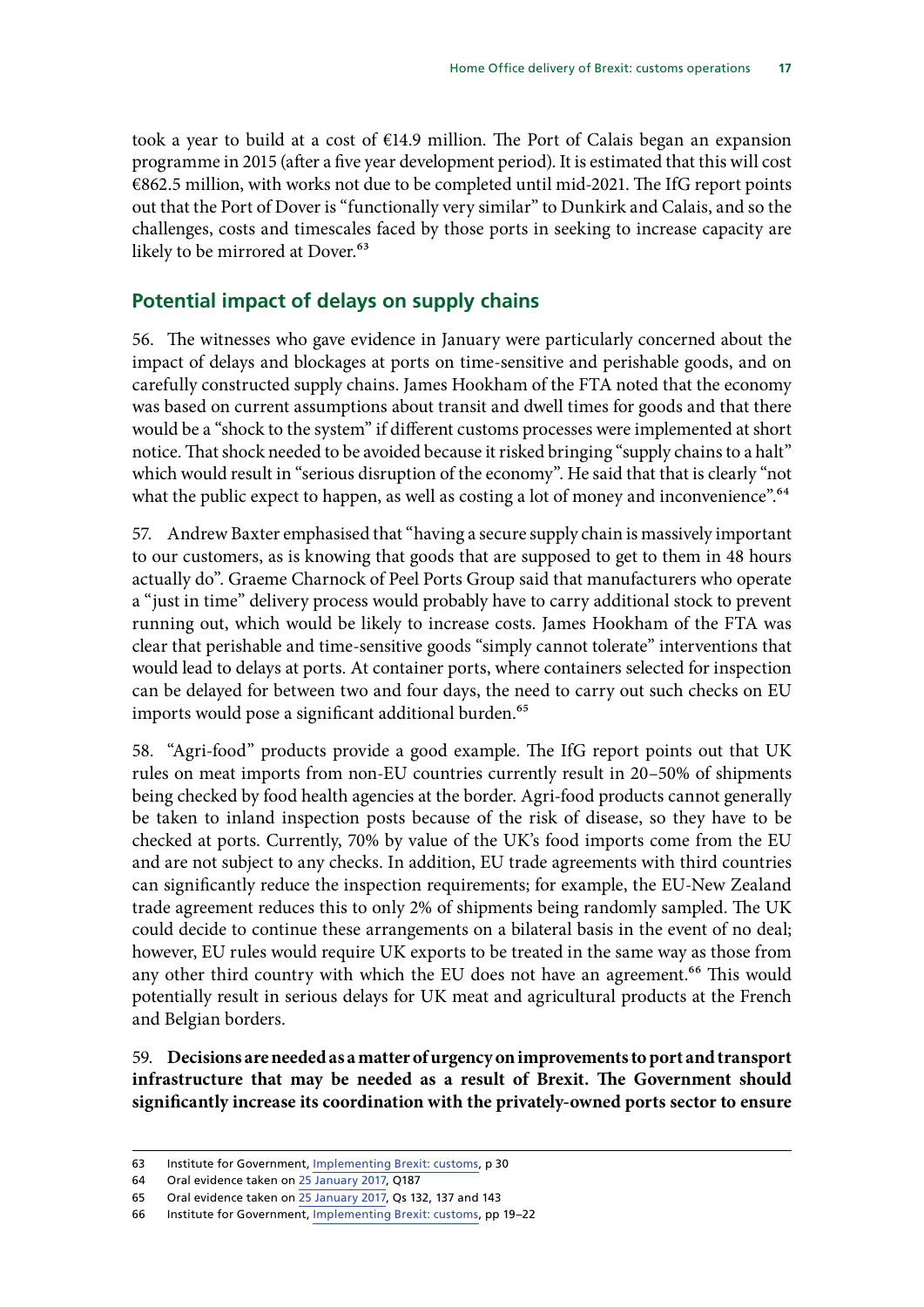<span id="page-19-0"></span>**that the necessary preparations for any changes required during the transition period begin immediately. Such preparations must also include anticipating any changes affecting border regimes in EU Member States, particularly France and Belgium.**

60. **Any new arrangements put in place at UK ports will need to be replicated at the Channel ports in France and Belgium. The French ferry operator strikes in 2015 clearly demonstrated how quickly delays and backlogs can build up when the flow of traffic is interrupted at ports, and the dire knock-on effects this can have in the UK, particularly in Kent on the approach roads to Dover.**

## **The Northern Ireland border**

61. The IfG report emphasises that the Northern Ireland border constitutes one of the UK's major trade routes with the EU, with 200 crossing points and a "continuous daily flow of lorries" which at present encounter no customs controls, and RoRo ferries carrying significant amounts of goods between Dublin and Holyhead.<sup>67</sup>

62. In August, the Government published a paper which "outlines the UK's position on addressing the unique circumstances of Northern Ireland and the land border with Ireland", including the way the customs union issue affects the island of Ireland.<sup>68</sup>

63. The Brexit Secretary told the Committee on Exiting the EU last month that "one of my aims in this is to try to get an outcome that does not do harm to Ireland". He confirmed that it remained the Government's intention to ensure that there is no physical border and no infrastructure at the border. He also pointed out that Ireland is the EU country most dependent on the UK for trade with a value of "about a  $\epsilon$ 1 billion a week" in both directions, and through the UK to the continent.<sup>69</sup>

64. Witnesses giving evidence in January were clear that the Northern Ireland border presents particular challenges for post-Brexit customs arrangements. Jack Semple of the RHA said that the companies he represented struggled to see how the proposed models for post-Brexit customs arrangements could work on the island of Ireland and that "we cannot see [ … ] an easy solution". His view was that the problem was exacerbated because "the economic integration of trade" between Northern Ireland and the Republic "is at a far more advanced level than it is between the UK and continental Europe".<sup>70</sup>

65. **This inquiry has not taken separate evidence on options and arrangements for Northern Ireland. However, it is clear that the impact on border and customs operations at the Northern Ireland border with the Republic of Ireland will be severe in the absence of specific solutions to the very complex Brexit issues affecting the island of Ireland. Decisions on the way forward are needed as a matter of urgency including on infrastructure improvements, systems and capacity.**

<sup>67</sup> Institute for Government, [Implementing Brexit: customs](https://www.instituteforgovernment.org.uk/sites/default/files/publications/IfG_Brexit_customs_WEB_0.pdf), p 14

<sup>68</sup> HMG, [Northern Ireland and Ireland—position paper,](https://www.gov.uk/government/uploads/system/uploads/attachment_data/file/638135/6.3703_DEXEU_Northern_Ireland_and_Ireland_INTERACTIVE.pdf) August 2017. See also HMG announcement, [16 August 2017](https://www.gov.uk/government/news/pledge-to-protect-belfast-agreement-and-common-travel-area-in-new-position-paper), Pledge to protect Belfast Agreement and Common Travel Area in new position paper.

<sup>69</sup> Select Committee on Exiting the EU, Oral evidence taken on The Progress of the UK's negotiations on EU withdrawal, [25 October 2017,](http://data.parliament.uk/writtenevidence/committeeevidence.svc/evidencedocument/exiting-the-european-union-committee/the-progress-of-the-uks-negotiations-on-eu-withdrawal/oral/72017.pdf) HC 372, Qs 105, 147–148

<sup>70</sup> Oral evidence taken on [25 January 2017,](http://data.parliament.uk/writtenevidence/committeeevidence.svc/evidencedocument/home-affairs-committee/implications-of-the-uks-exit-from-the-european-union/oral/46107.pdf) Qs 155 and 178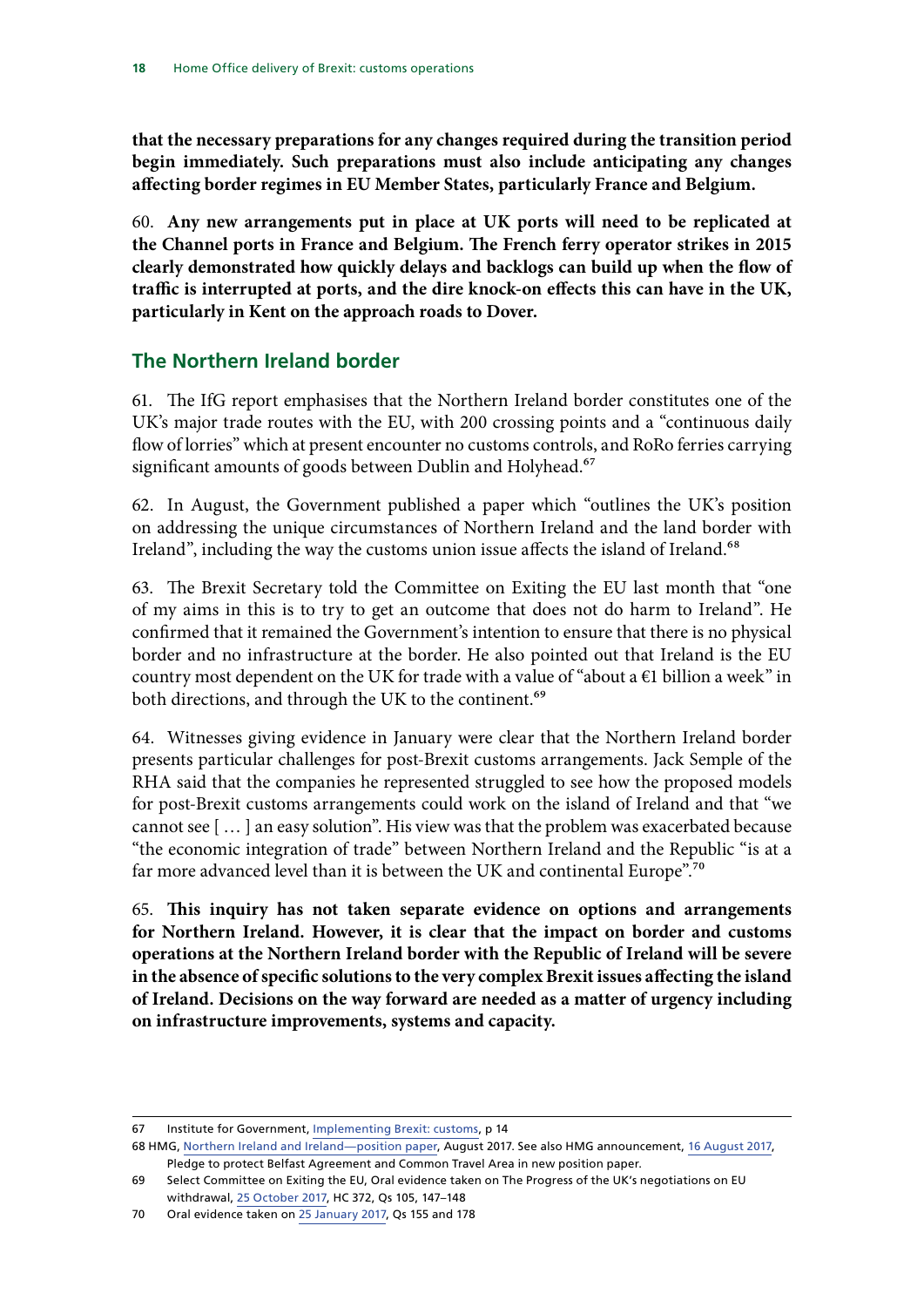#### <span id="page-20-0"></span>**Possible mitigations and solutions**

66. Andrew Baxter suggested in evidence to our predecessors that the use of "approved warehouses" could help to provide a solution. These currently allow clearance checks to be carried out away from borders and points of entry and therefore help avoid bottle-necks and delays at ports. The option for businesses to apply for authorisation to operate these facilities is open to "modestly sized organisations" as well as big operators, as long as they meet the required standards. Specifically in relation to the Northern Ireland border, Andrew Baxter suggested that it would be possible for a company based in Belfast to carry out its trade with the Republic via Dublin by doing all the necessary clearance using authorised warehouses, rather than actually at the border.<sup>71</sup>

67. As referred to above, the Government's recent White Paper suggested that the use of the "trusted trader" Authorised Economic Operator (AEO) system could be expanded to reduce the need for documentary requirements at the border, as a mitigation of the impact on ports. James Hookham of the FTA advocated greater use of this system as having the potential to "lighten the load considerably".72 The Brexit Secretary confirmed that use of AEOs was certainly being considered in relation to solutions in Northern Ireland.73 However, the IfG report pointed out that the current EU process to accredit AEOs can take up to six months for businesses to complete. The 180,000 traders who will potentially be required to make customs declarations for the first time would need to be able to apply; and early guidance for traders would therefore be needed on the application process and using the AEO system for EU imports.<sup>74</sup> No such guidance is yet available and there is no sign that the Government has made the decisions needed for this system to work.

68. Andrew Baxter noted that the customs office in Tilbury closed daily at 4pm, and therefore only goods arriving before 3pm can be distributed the following day. If such arrangements were preserved, he believed this would result in "a very substantial proportion of goods having an extra day's transit time", with the associated costs and burdens on storage facilities.<sup>75</sup> More flexible and timely customs and border operations would therefore be of considerable benefit to future procedures at the border.

69. **The Government's plans for expanding the use of the "trusted trader" Approved Economic Operator and approved warehouses schemes seem sensible and are welcome. They could also help address some of the specific challenges at the Northern Ireland border. However, the Government needs do much more immediately to inform traders about what this might mean for them in practice and to develop the registration and accreditation processes so that businesses can start the process now. The Government should also ensure that it has the capacity in place to register a high volume of traders in a short period of time.**

#### **IT systems**

70. The IfG report notes that "information sharing is the key enabler of modern customs". The UK is currently able to access over 20 EU systems, which provide a variety of functions,

<sup>71</sup> Oral evidence taken on [25 January 2017,](http://data.parliament.uk/writtenevidence/committeeevidence.svc/evidencedocument/home-affairs-committee/implications-of-the-uks-exit-from-the-european-union/oral/46107.pdf) Qs 179–180

<sup>72</sup> Oral evidence taken on [25 January 2017,](http://data.parliament.uk/writtenevidence/committeeevidence.svc/evidencedocument/home-affairs-committee/implications-of-the-uks-exit-from-the-european-union/oral/46107.pdf) HC 494, Q153

<sup>73</sup> Select Committee on Exiting the EU, Oral evidence taken on The Progress of the UK's negotiations on EU withdrawal, [25 October 2017,](http://data.parliament.uk/writtenevidence/committeeevidence.svc/evidencedocument/exiting-the-european-union-committee/the-progress-of-the-uks-negotiations-on-eu-withdrawal/oral/72017.pdf) HC 372, Q148

<sup>74</sup> Institute for Government, [Implementing Brexit: customs](https://www.instituteforgovernment.org.uk/publications/implementing-brexit-customs-september-2017), pp 32 and 38

<sup>75</sup> Oral evidence taken on [25 January 2017,](http://data.parliament.uk/writtenevidence/committeeevidence.svc/evidencedocument/home-affairs-committee/implications-of-the-uks-exit-from-the-european-union/oral/46107.pdf) Qs 137, 150 and 156–167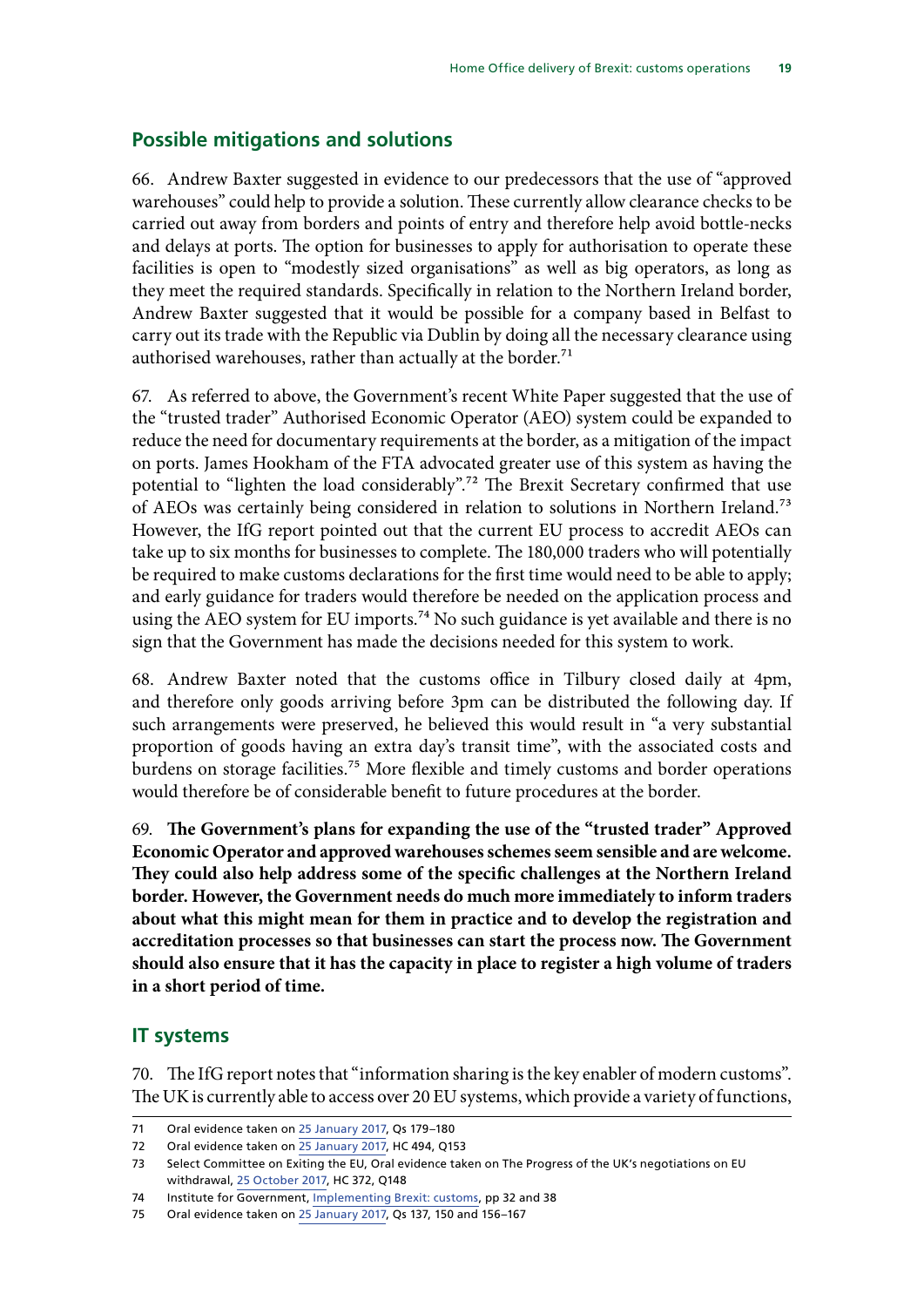including tracking goods and vehicles, and storing details about goods and suppliers. EU systems are supplemented by member states' internal IT systems.<sup>76</sup> In the UK, HMRC is replacing the current customs system used to administer customs declarations (known as CHIEF) with a new Customs Declaration Service (CDS). The CDS programme began before the EU Referendum took place and therefore before the Government was aware that it would need to put new customs arrangements in place from March 2019.

71. CHIEF is designed to process about 60 million customs declarations a year; the pre-Referendum planning for CDS had a capacity aim of 150 million declarations. However, HMRC itself has estimated that Brexit will result in an additional 200 million declarations, meaning that the new system will need to be capable of handling at least another million declarations a year beyond the planned capacity.<sup>77</sup>

72. The NAO published a report on the progress of the Customs Declaration Service programme in July 2017.78 It points out that the planned completion date for the programme is only two months before the March 2019 EU exit date and that government IT projects routinely overrun. It emphasised that there is still a significant amount of work to complete, and concluded that there is a risk that HMRC will not have the full functionality and scope of the CDS in place by March 2019.

73. It also points to the uncertainty for the programme which arises from "the unknown outcome of the UK/EU negotiations", which had resulted in no changes yet being made to the scope of the CDS programme to reflect the UK's decision to leave the EU. The NAO concluded that any future changes which need to be made to accommodate the outcome of negotiations with the EU "would increase the risk of additional cost or delay to the programme".

74. When the report was published, the head of the NAO (the Comptroller & Auditor General), Sir Amyas Morse, was reported as saying that the new system threatened to become "a horror show" and that it may not be flexible enough to cope with new rules after Brexit. He was quoted as going on to say:

> What's unique about these circumstances is there can't be a drift in timescale. Normally if you have this project and it took another six months to be a working project you'd say this is a pretty successful project. But this is not like that.79

75. The Public Accounts Committee took oral evidence from the Chief Executive of HMRC, Jon Thompson, on 25 October during which the risks to the delivery of the CDS were explored. He acknowledged that it would be "catastrophic" if the system was not operational on Brexit day. Mr Thompson confirmed that the programme was currently meeting its milestones, and he stated that he was "reasonably confident" that it would be delivered by January 2019. However, he was clear that there were four major risks, which he identified as:

<sup>76</sup> Institute for Government, [Implementing Brexit:](https://www.instituteforgovernment.org.uk/sites/default/files/publications/IfG_Brexit_customs_WEB_0.pdf) customs, p 19

<sup>77</sup> Institute for Government, [Implementing Brexit: customs](https://www.instituteforgovernment.org.uk/sites/default/files/publications/IfG_Brexit_customs_WEB_0.pdf), p 26

<sup>78</sup> NAO, [Customs Declaration Service](https://www.nao.org.uk/report/the-customs-declaration-service/), July 2017

<sup>79</sup> The Independent, [13 July 2017,](http://data.parliament.uk/writtenevidence/committeeevidence.svc/evidencedocument/home-affairs-committee/implications-of-the-uks-exit-from-the-european-union/oral/46107.pdf) Brexit: Government's new customs IT system heading for £34bn 'horror show', watchdog warns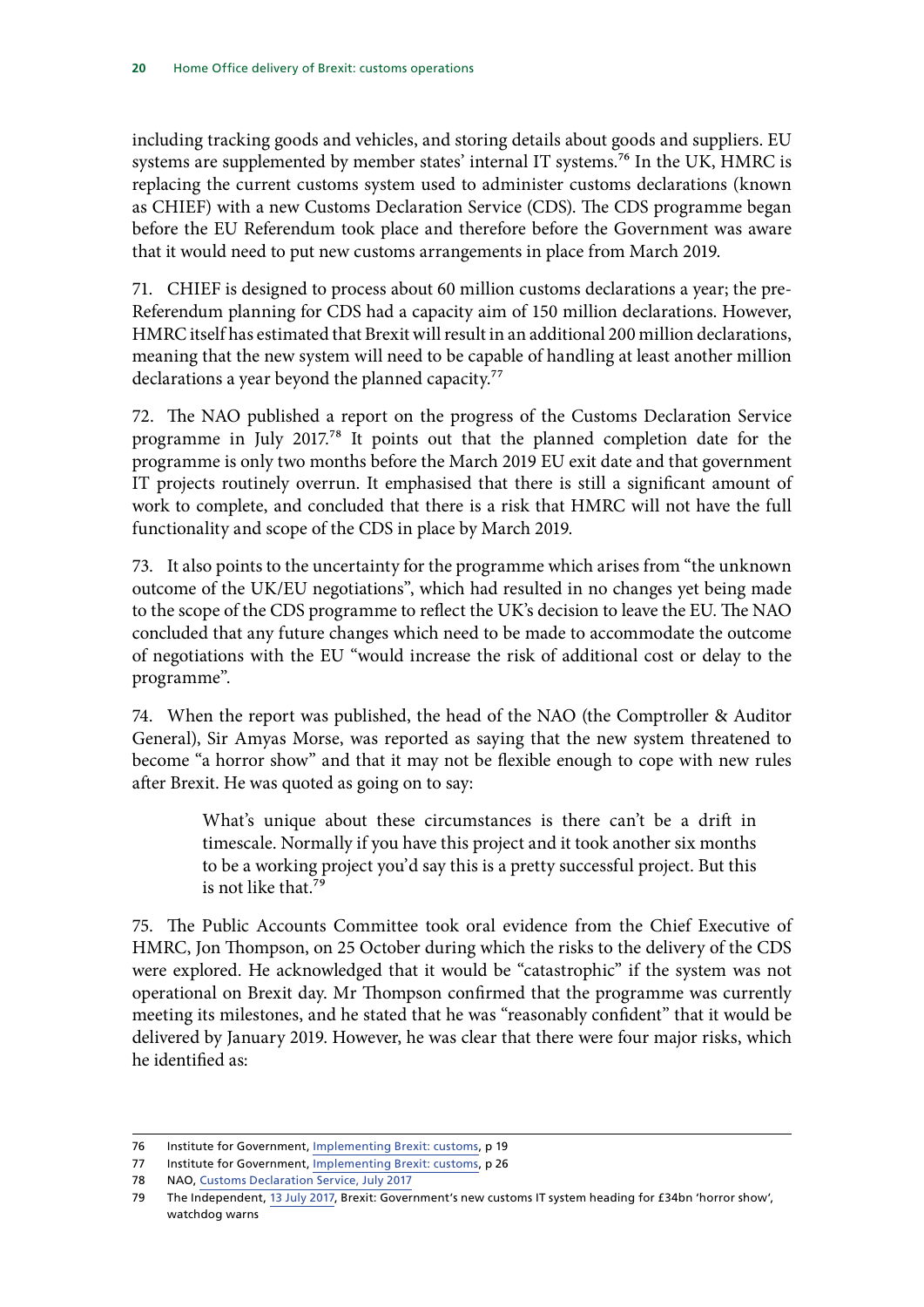- <span id="page-22-0"></span>• integrating the eight components of the CDS with the rest of HMRC;
- testing volumes and the performance of the system against the predicted 250 million declarations per year;
- migration from the existing CHIEF system to the CDS; and
- user readiness.<sup>80</sup>

76. **Updated IT systems will be fundamental to the effectiveness of any new customs arrangements. By far the most important of these is the HMRC Customs Declaration Service (CDS) which is due to be in place by January 2019, to replace the existing CHIEF system. It is deeply worrying that any slight slippage in the CDS programme risks it not being available by the time the UK leaves the EU at the end of March 2019. The Chief Executive of HMRC has acknowledged that it would be "catastrophic" if the new system is not operational on Brexit day. We endorse the NAO's recommendations on the actions the Government needs to take to ensure this scenario is avoided. We expect the Government to prioritise contingency planning for the eventuality that the CDS system is delayed or lacks full functionality. We also look forward to the further recommendations which our colleagues on the Public Accounts Committee plan to make on this issue, following their recent hearing with HMRC officials.**

## **Home Office capacity**

### *Staffing*

77. The Home Office Permanent Secretary, Philip Rutnam, was not able to tell us how many of the current total of approximately 7,600 Border Force staff work specifically on customs operations. He explained that this was in part because: "the way that the Border Force operates is essentially increasingly multi-skilled. You will have somebody who may be capable of doing customs work or immigration work".<sup>81</sup>

78. Mr Rutnam was able to tell us that he was recruiting 300 additional Border Force officers who would be in place by September 2018 and trained by March 2019, "to ensure that we can deal with the consequences of leaving the European Union with a deal or without a deal". This would amount to an increase of approximately 4% in Home Office staff working at the border. Contingency planning would be kept under review, including the total number of additional staff who might eventually be required to deliver the agreed arrangements or a no deal outcome.<sup>82</sup>

79. However, in a 2013 report, the NAO noted that Border Force has previously struggled to forecast its overall staffing needs accurately which resulted in "substantial reductions in staffing in one year being followed by very significant increases in the years immediately following". Border Force had subsequently developed a detailed model for forecasting resources through to 2016, but had itself identified limitations in this model, including

<sup>80</sup> Public Accounts Committee, Oral evidence taken on Brexit and the Future of Customs, [25 October 2017](http://data.parliament.uk/writtenevidence/committeeevidence.svc/evidencedocument/public-accounts-committee/brexit-and-the-future-of-customs/oral/72078.pdf), HC 401, Qs 38, 46, 48, 54

<sup>81</sup> Oral evidence taken on [17 October 2017](http://data.parliament.uk/writtenevidence/committeeevidence.svc/evidencedocument/home-affairs-committee/the-work-of-the-home-secretary/oral/71645.pdf), HC 434, Q125

<sup>82</sup> Oral evidence taken on [17 October 2017](http://data.parliament.uk/writtenevidence/committeeevidence.svc/evidencedocument/home-affairs-committee/the-work-of-the-home-secretary/oral/71645.pdf), HC 434, Q125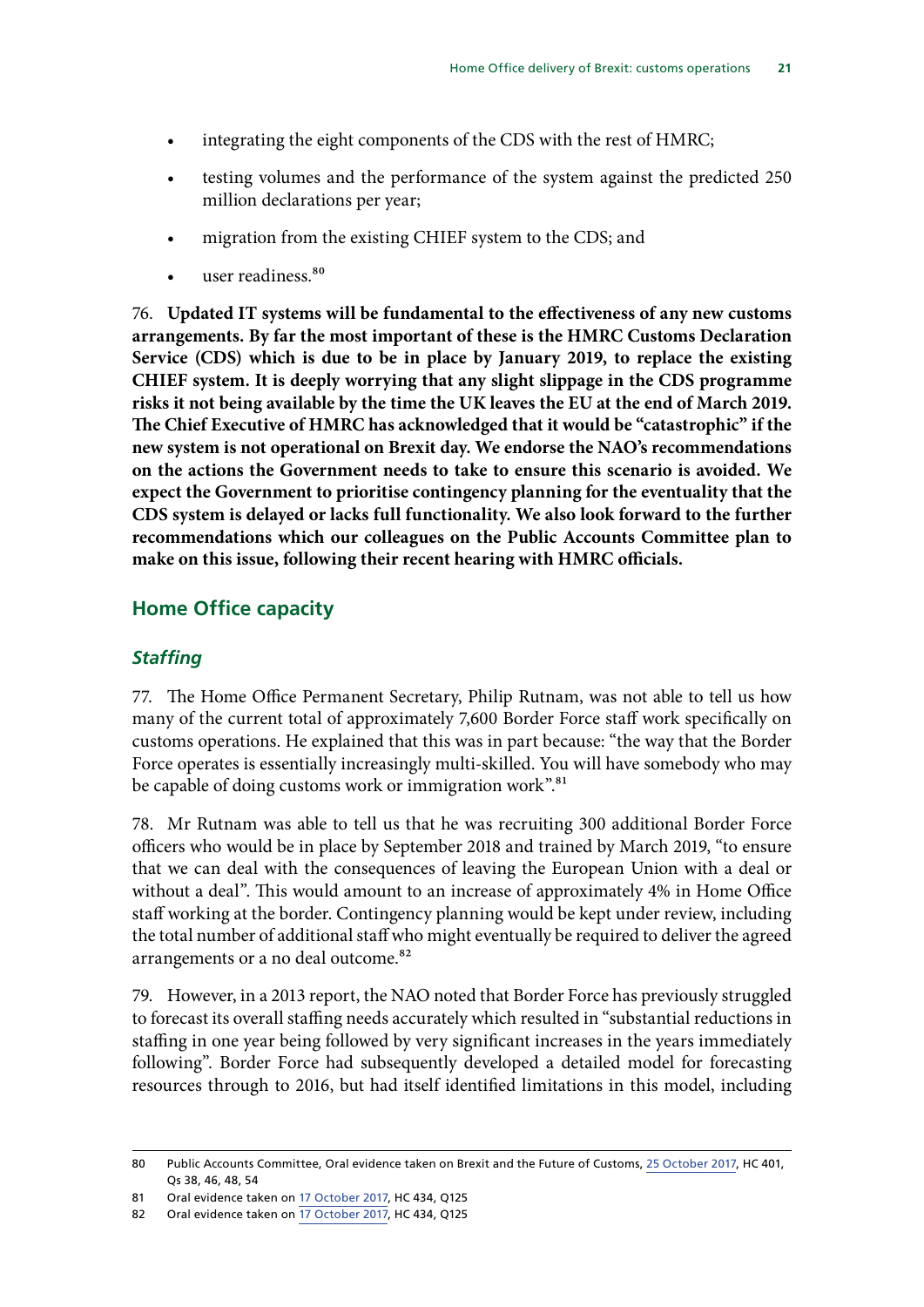<span id="page-23-0"></span>failing to take account of changes in aircraft and port capacity and future port openings or closures. This meant that Border Force did not regard the model as sufficiently accurate to inform operational planning.<sup>83</sup>

### *Operational challenges*

80. The NAO points to the challenges which Border Force faces in its customs operations: "Although HMRC and Border Force have a partnership agreement, it is not always straightforward for government as a whole to prioritise the various activities involved in managing a safe and effective flow of people and goods, and the collection of revenue". The NAO also suggests that, given that Border Force is also responsible for immigration at the border, it could "struggle to deal with the training, workforce, financial and prioritisation challenges" arising from so many changes to operations arising from Brexit in a short space of time.<sup>84</sup>

81. As we have noted, physical inspections are carried out on a very low percentage of goods, due to the use of IT systems and the intelligence-led approach, which enables Border Force and HMRC to focus on the most high-risk goods and traders. However, checks and inspections are an essential part of the customs clearance process and seizures of illicit and illegal goods are a key element in preventing such items as guns, drugs and fake goods coming into the UK. If the capacity of Border Force staff is stretched by a post-Brexit requirement for an increased number of checks and inspections to be carried out on previously exempt EU traffic, there is likely to be a higher risk of illegal goods penetrating the border and in excise, customs and duties not being collected. The multiskilled aspect to Border Force roles may also contribute to this: if staff are required to fill operational gaps related to customs, for example if there is no deal or if customs planning proves inadequate, this might leave fewer staff available to work on border security.

82. In addition, if the new border regime results in longer waiting times and holding arrangements for lorries in Calais seeking to enter the UK, this will carry a consequential risk of increased clandestine and irregular arrivals and increase the need for more checks for illegal immigration.

### *Queen's Warehouses*

83. The Home Office is responsible for the storage of goods which are seized or detained by Border Force, HMRC and the National Crime Agency. Queen's Warehouses are used as secure storage locations for this material, which includes such items as excise goods (cigarettes, tobacco and alcohol), firearms and prohibited drugs. Queen's Warehouses are geographically spread across the UK and some have responsibility for the storage of specific goods.<sup>85</sup> Clearly, if more goods are subject to customs checks after Brexit, and there are more seizures or delays as a result, then increased capacity will be needed in these secure storage facilities.

<sup>83</sup> NAO, [The UK border,](https://www.nao.org.uk/wp-content/uploads/2017/10/The-UK-border.pdf) p 23; and NAO, [The Border Force: securing the border](https://www.nao.org.uk/report/border-force-securing-uk-border/), September 2013, HC 540 (Session 2013–14)

<sup>84</sup> NAO, [The UK border,](https://www.nao.org.uk/wp-content/uploads/2017/10/The-UK-border.pdf) pp 11, 18 and 30

<sup>85</sup> Independent Chief Inspector of Borders and Immigration, [An inspection of how Border Force deals with seized](https://www.gov.uk/government/uploads/system/uploads/attachment_data/file/547333/Queens-Warehouse-Inspection-Report_Dec_2014.pdf)  [drugs, tobacco, alcohol and other materials](https://www.gov.uk/government/uploads/system/uploads/attachment_data/file/547333/Queens-Warehouse-Inspection-Report_Dec_2014.pdf), June 2014, paras 1.1–1.2. These storage locations are known as Queen's Warehouses because when goods are seized they become 'forfeit to the Crown'.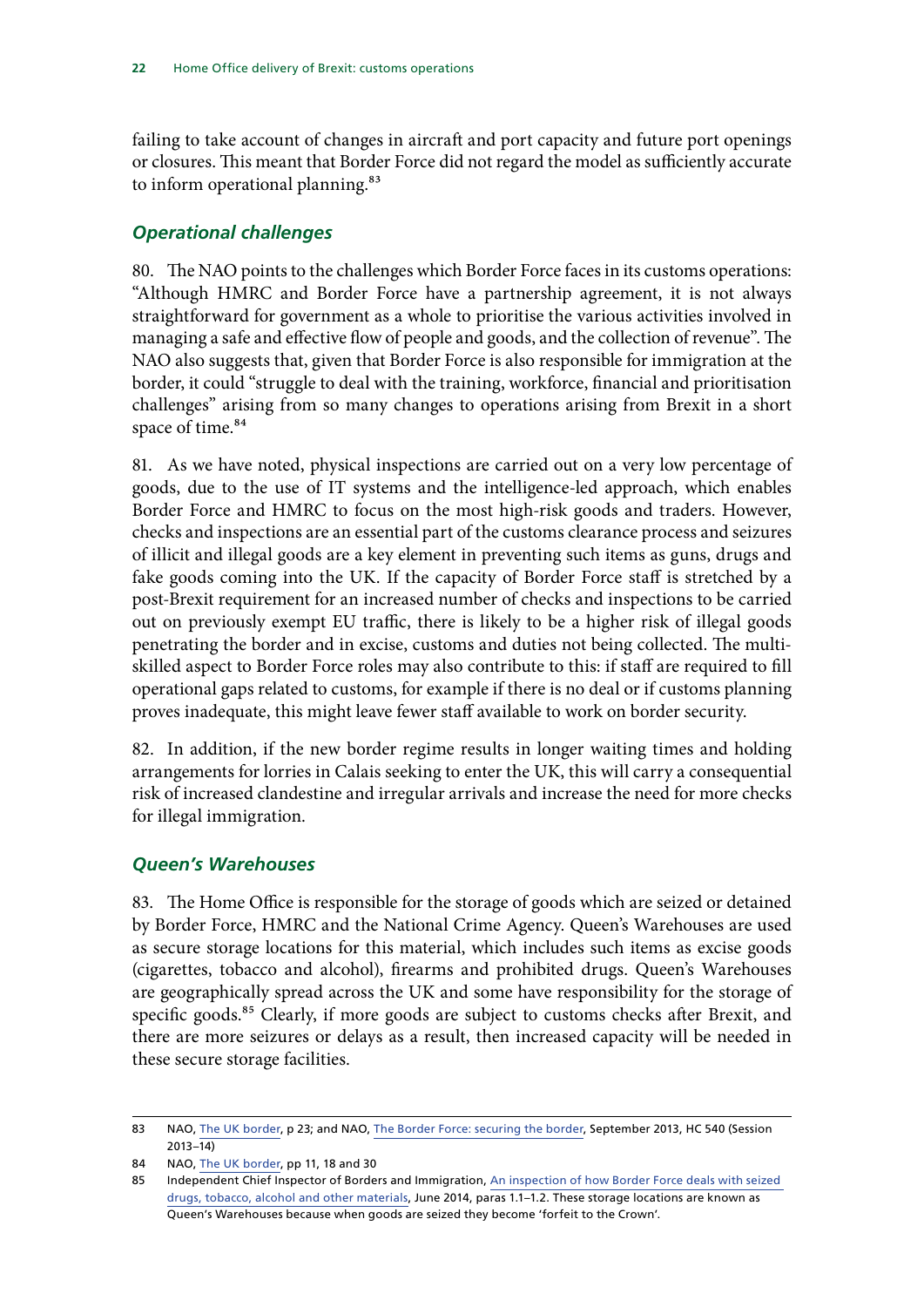<span id="page-24-0"></span>84. The Permanent Secretary told us that the Home Office was in the process of reviewing Queen's Warehouses, including "the stock of property that we have".<sup>86</sup> However, we were not given a timetable for this review work to be completed or any indication that the Home Office has plans in place to increase warehouse capacity before the end of March 2019.

85. **The Home Office is not the lead department for customs but Border Force staff provide an essential function in carrying out checks of vehicles and goods at border entry points. The NAO has raised concerns that Border Force may struggle to cope with the combined demands of a greatly increased number of checks being required for both people and goods entering the UK after Brexit. These risks include fewer seizures of illicit and illegal goods at the border. The Government needs to provide reassurance that there will be a sufficient number of Border Force officials in place and that they will be properly trained in any new customs processes required for the transition period or the UK's future partnership with the EU. Border Force may well require more locations to hold goods or conduct searches and assessments, yet the Home Office could not provide specific details about any post-Brexit planning that is under way. We request that these details are set out in response to this Report.**

86. **Urgent coordinated staff planning is required between HMRC and Border Force. HMRC has stated that it will need up to 5,000 additional staff in place by March 2019 as a consequence of Brexit. The Home Office has stated that an extra 300 border staff will be in place by March 2019, a 4% increase. We find these plans for such a small increase in border staff completely unconvincing, particularly given the current uncertainty and the need for contingency planning. If new customs arrangements require a substantial increase in customs capacity which cannot be delivered in time, then there is a significant risk that Border Force staff will be diverted from crucial security functions, including preventing smuggling, the seizing of dangerous goods and immigration processes. The Home Office needs to plan for a significant further increase in border staffing and to ensure that arrangements are in place to prevent large numbers of staff being diverted away from other critical areas. The Government must not allow failures in operational planning, HMRC recruitment, or the implementation of new customs arrangements to jeopardise UK border security. We will return to consider further the relationship between the immigration and customs functions which Border Force and HMRC staff carry out, and whether any changes need to be made.**

### **Co-ordination and leadership within Government**

87. The complexity of the customs landscape, in addition to the volumes of goods involved, exacerbates the difficulties in identifying and implementing a new customs system which will work in the best interests of all, or at least not damage or impede their business. The approach the Government is taking in relation to leading the process to construct post-Brexit customs policy, and to co-ordination of the multitude of interested parties, are clearly intrinsic to its success.

88. As we have noted, lead responsibility for customs within Government lies with the Treasury, which has oversight of HMRC. The Minister responsible for HMRC is the Financial Secretary to the Treasury, currently Mel Stride MP.<sup>87</sup> The Home Office Permanent Secretary explained that, although the Treasury has primary responsibility

<sup>86</sup> Oral evidence taken on [17 October 2017](http://data.parliament.uk/writtenevidence/committeeevidence.svc/evidencedocument/home-affairs-committee/the-work-of-the-home-secretary/oral/71645.pdf), HC 434, Q18

<sup>87</sup> [Gov.uk website](https://www.gov.uk/government/people/mel-stride) [accessed 26 October 2017]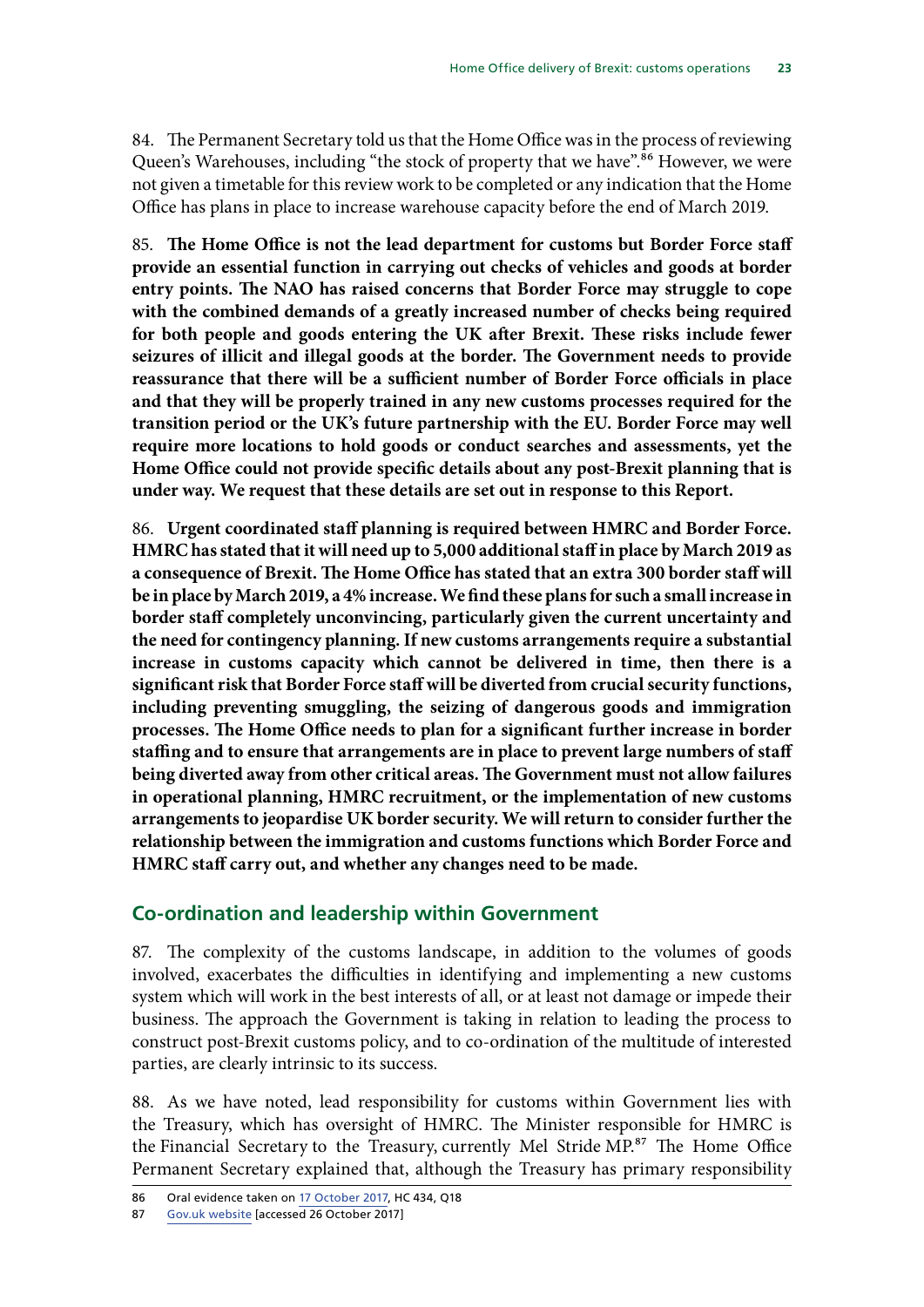for policy, Border Force's operational role meant that the Home Office is "very closely tied into the work that is being led by HMRC". He said that the department is part of a special working group where the Home Office Second Permanent Secretary and the head of HMRC "consider these issues".<sup>88</sup> The Home Secretary is a member of the Cabinet Committee on EU Exit and Trade.<sup>89</sup>

89. **We were not satisfied with the answers we received to a vitally important question about planning for post-Brexit customs arrangements: who is in charge? The Government's approach seems to us to lack focus, urgency and above all leadership. Any progress seems to rely on working groups of government officials, with no meaningful ministerial leadership. This is particularly worrying given that the costs involved would appear to be significantly higher than the existing Brexit contingency funding requested by the Home Office and even higher than the total envisaged by the Prime Minister for the whole Government. Moreover, the fact that multiple government departments and agencies are involved in delivering customs means that a fully joined-up approach from the Government is urgently needed, as well as proper coordination with the private sector. The impetus to achieve this is only likely to come from a named senior Government Minister taking responsibility, who can then provide regular reports to Parliament on the Government's plans. In addition to the ongoing cooperation between the Treasury, the Home Office and other departments with a direct interest, we recommend that a Minister of State should be named as the lead Government Minister responsible for delivery of post-Brexit customs arrangements.**

<sup>88</sup> Oral evidence taken on [17 October 2017](http://data.parliament.uk/writtenevidence/committeeevidence.svc/evidencedocument/home-affairs-committee/the-work-of-the-home-secretary/oral/71645.pdf), HC 434, Q14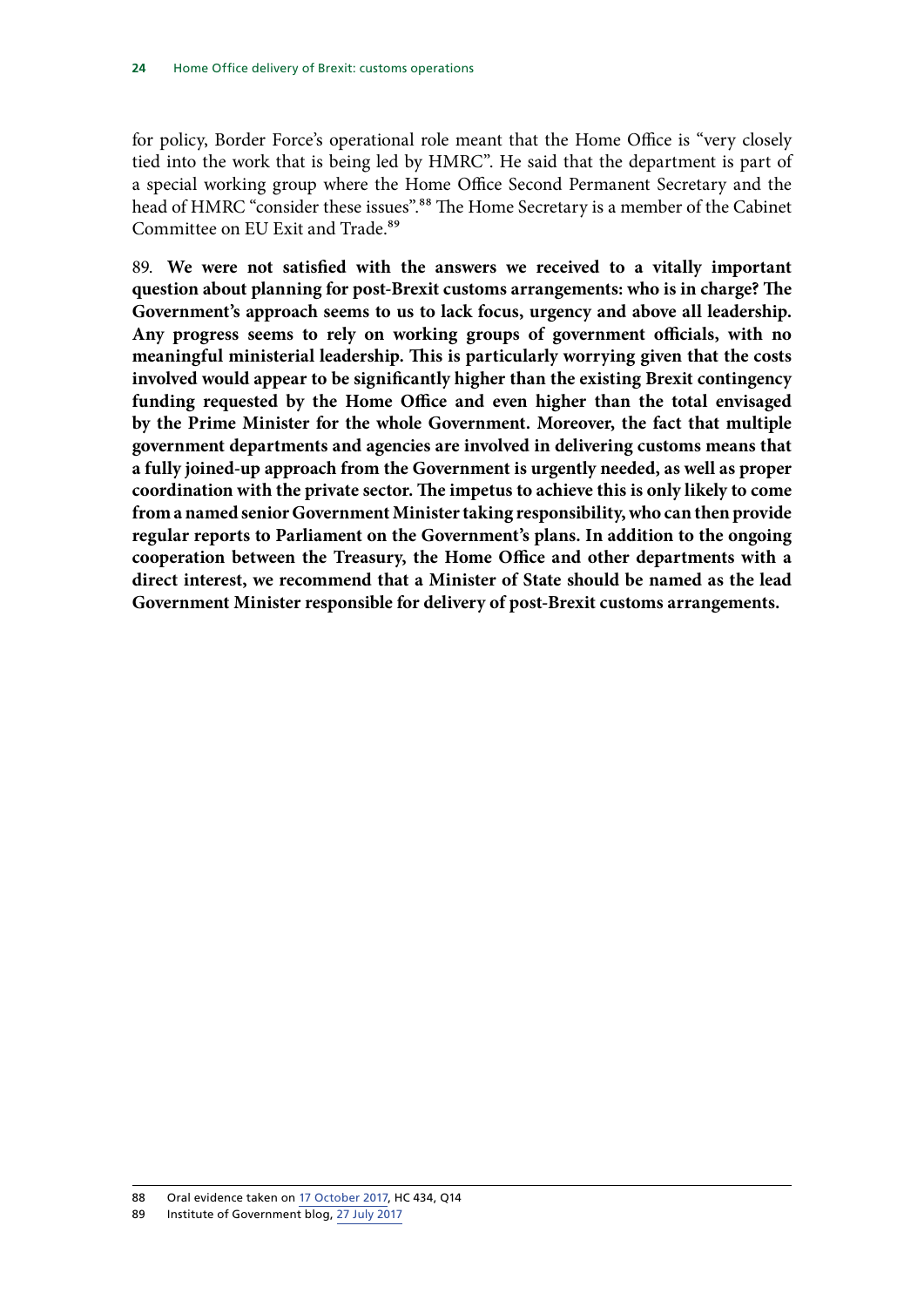## <span id="page-26-0"></span>**5** Conclusion

90. The current absence of clarity on the UK's future customs relationship with the EU, and what this will mean in operational terms, is creating huge uncertainty for businesses. We understand the complexity and sensitivity of the Brexit negotiations and the underlying principle that there is a sequence for making progress on each of the many issues. However, customs is unusual in that it is a "cliff edge" issue. The UK will leave the EU customs union on 29 March 2019 and if no agreement is reached on the UK's future customs arrangements with the EU, or at least on a transition period, customs checks will be required on all goods exchanged with the EU on day one of Brexit.

91. The Government needs to act now to provide a much greater degree of certainty for the many stakeholders involved in UK trade, as well as the public officials who implement customs policy and administer the processes. The areas where decisions are needed as a matter of urgency clearly include port and transport infrastructure, where the Government needs drastically to increase its co-ordination with the privately-owned ports sector, to ensure that the necessary contingency preparations start immediately.

92. From an operational point of view, remaining in the customs union would cause the least disruption but, in any case, a transition period is essential so that businesses can plan for the new border regime, for ports and private sector freight operators to invest in new systems in the UK and Europe, and for public sector organisations including HMRC, Border Force and regulatory bodies to design, invest in and implement new systems.

93. Much more urgency is also required from the Government to prepare for the consequences of a no deal scenario, or a 'no deal, no transition' scenario, and the associated costs. While we support the Government's intention to achieve a deal, the scale of the upheaval required in relation to customs and border operations is such that considerable contingency planning is needed. The scale of planning should be substantially increased, and should accelerate if there is no agreement on a transition deal, as the Brexit Secretary hopes there will be in the first quarter of next year.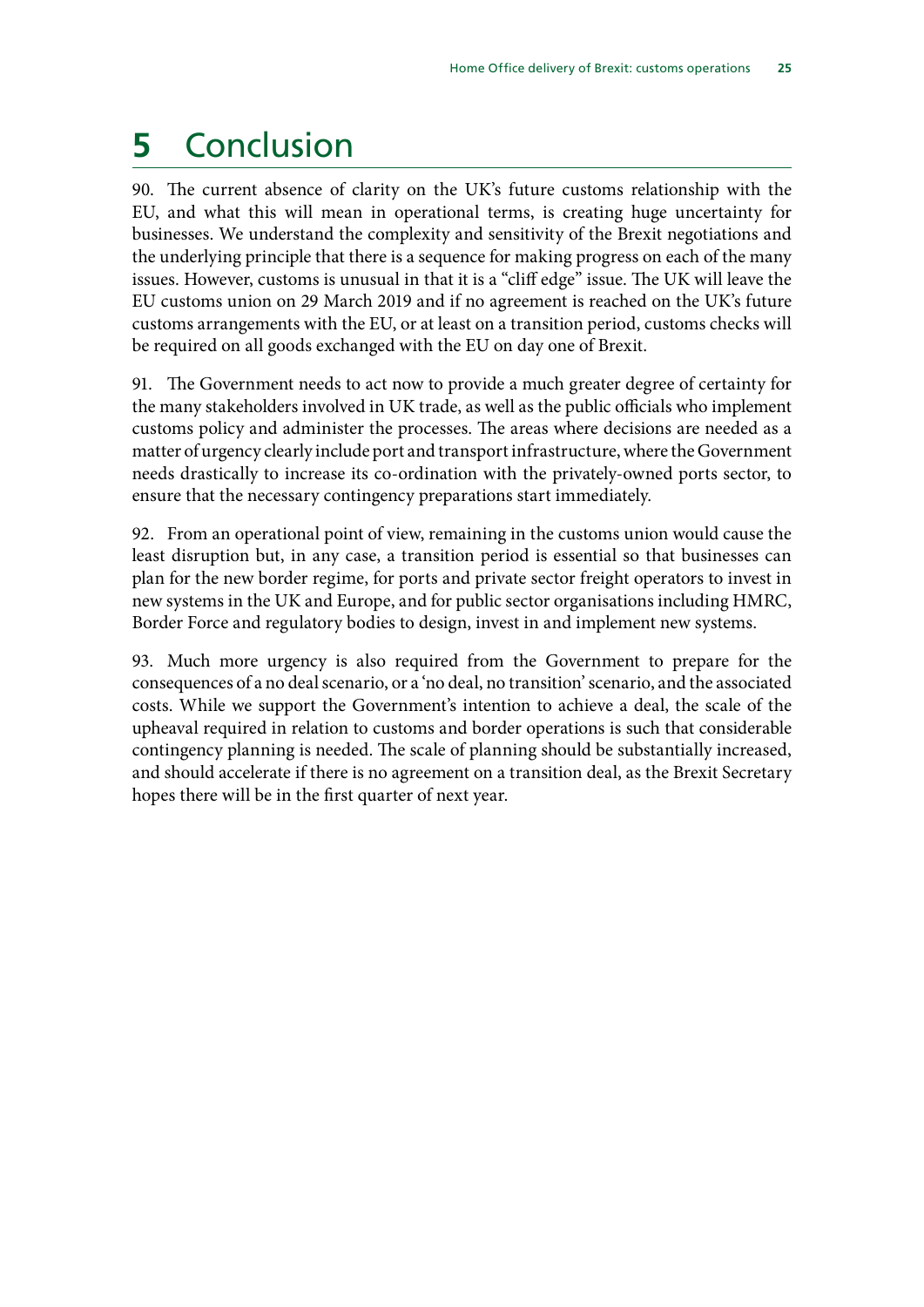## <span id="page-27-0"></span>Conclusions and recommendations

### A transition or implementation period

- 1. The outcome of the Brexit negotiations which would cause the least upheaval for ports, points of entry, and traders doing business with EU Member States would be the preservation of the operational status quo for customs arrangements and remaining in the customs union. The Government should aim to agree transitional arrangements with the EU which involve no practical change to customs operations either in the UK or the EU, and especially at the Irish border, including the maritime border with Wales. (Paragraph 33)
- 2. If it is not possible for the Government to reach a deal with the EU that results in no changes to customs and border operations in the transition period, then businesses and haulage operators urgently need details of what those changes will be. At a minimum, the options under consideration should be published so that these organisations and the public sector can make the necessary plans and investments for those operational changes. (Paragraph 34)
- 3. Given the lead times for changes in staffing, technology and infrastructure, Border Force, HMRC and other public sector agencies also need clarity rapidly if any such changes will be required for the transition. The Government must make sure that all affected agencies have contingency plans in place to introduce new systems and capacity over the next 16 months. The Home Office should also set out its own urgent assessment of the additional costs of the options for each scenario. (Paragraph 35)
- 4. The Brexit Secretary has stated that he wants to reach agreement on transitional arrangements in the first quarter of 2018. This timescale already poses immense difficulties if significant changes are required. If there is any further slippage to this timetable it will be extremely damaging to the smooth operation of the border regime, including to trade and security operations, and to businesses which will struggle to make major changes in such a short period of time. (Paragraph 36)

### Implications of no deal on Brexit

5. If no deal is reached on customs arrangements, it will result in all those involved in customs in the UK experiencing a huge amount of change in a very short time, with a vast increase required in capacity and processes at the border, with the risk of either significant delays at ports of entry, or of inadequate checks taking place. A major contingency plan is therefore needed for the border which sets out the volume and nature of checks that the Government would expect to operate in the event of no deal. It should include plans for extra staff, additional infrastructure and new processes for businesses, and set out the costs of these plans. The long lead times that these changes require mean that, even if negotiations on a transitional arrangement continue throughout next year, the country cannot afford "no deal" arrangements to be left until the last minute. Therefore, Ministers need to set out early in the New Year the timetable they will follow for decisions, including when extra staff will start to be recruited and trained on a contingency basis, and what the costs and funding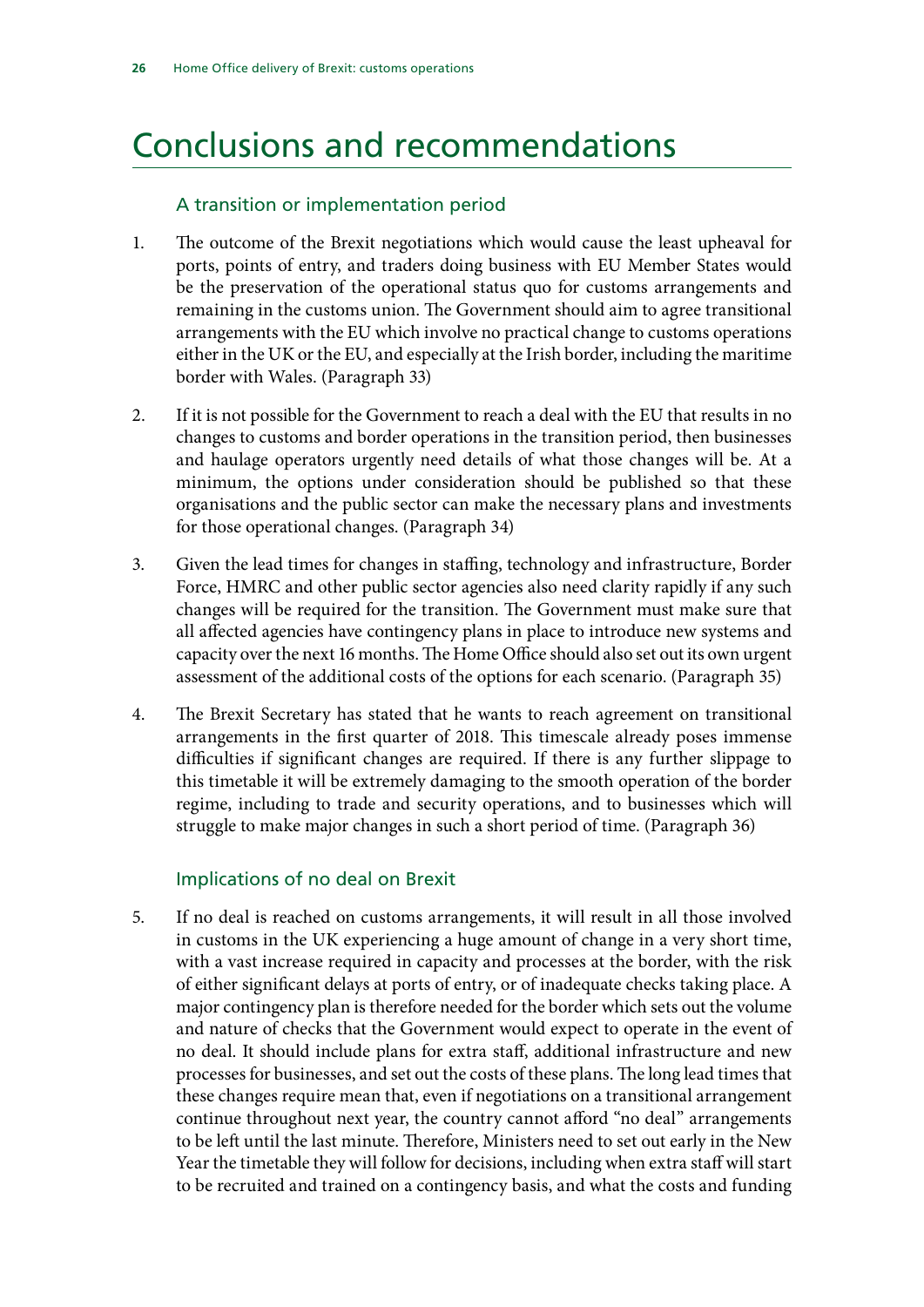arrangements will be. The Government will also need to provide detail to businesses on the checks they can expect on goods at the border in the event of no deal, so that they can put in place their own contingency arrangements. (Paragraph 41)

#### Infrastructure Challenges

- 6. Decisions are needed as a matter of urgency on improvements to port and transport infrastructure that may be needed as a result of Brexit. The Government should significantly increase its coordination with the privately-owned ports sector to ensure that the necessary preparations for any changes required during the transition period begin immediately. Such preparations must also include anticipating any changes affecting border regimes in EU Member States, particularly France and Belgium. (Paragraph 59)
- 7. Any new arrangements put in place at UK ports will need to be replicated at the Channel ports in France and Belgium. The French ferry operator strikes in 2015 clearly demonstrated how quickly delays and backlogs can build up when the flow of traffic is interrupted at ports, and the dire knock-on effects this can have in the UK, particularly in Kent on the approach roads to Dover. (Paragraph 60)

#### The Northern Ireland border

8. This inquiry has not taken separate evidence on options and arrangements for Northern Ireland. However, it is clear that the impact on border and customs operations at the Northern Ireland border with the Republic of Ireland will be severe in the absence of specific solutions to the very complex Brexit issues affecting the island of Ireland. Decisions on the way forward are needed as a matter of urgency including on infrastructure improvements, systems and capacity. (Paragraph 65)

### Possible mitigations and solutions

9. The Government's plans for expanding the use of the "trusted trader" Approved Economic Operator and approved warehouses schemes seem sensible and are welcome. They could also help address some of the specific challenges at the Northern Ireland border. However, the Government needs do much more immediately to inform traders about what this might mean for them in practice and to develop the registration and accreditation processes so that businesses can start the process now. The Government should also ensure that it has the capacity in place to register a high volume of traders in a short period of time. (Paragraph 69)

#### IT systems

10. Updated IT systems will be fundamental to the effectiveness of any new customs arrangements. By far the most important of these is the HMRC Customs Declaration Service (CDS) which is due to be in place by January 2019, to replace the existing CHIEF system. It is deeply worrying that any slight slippage in the CDS programme risks it not being available by the time the UK leaves the EU at the end of March 2019. The Chief Executive of HMRC has acknowledged that it would be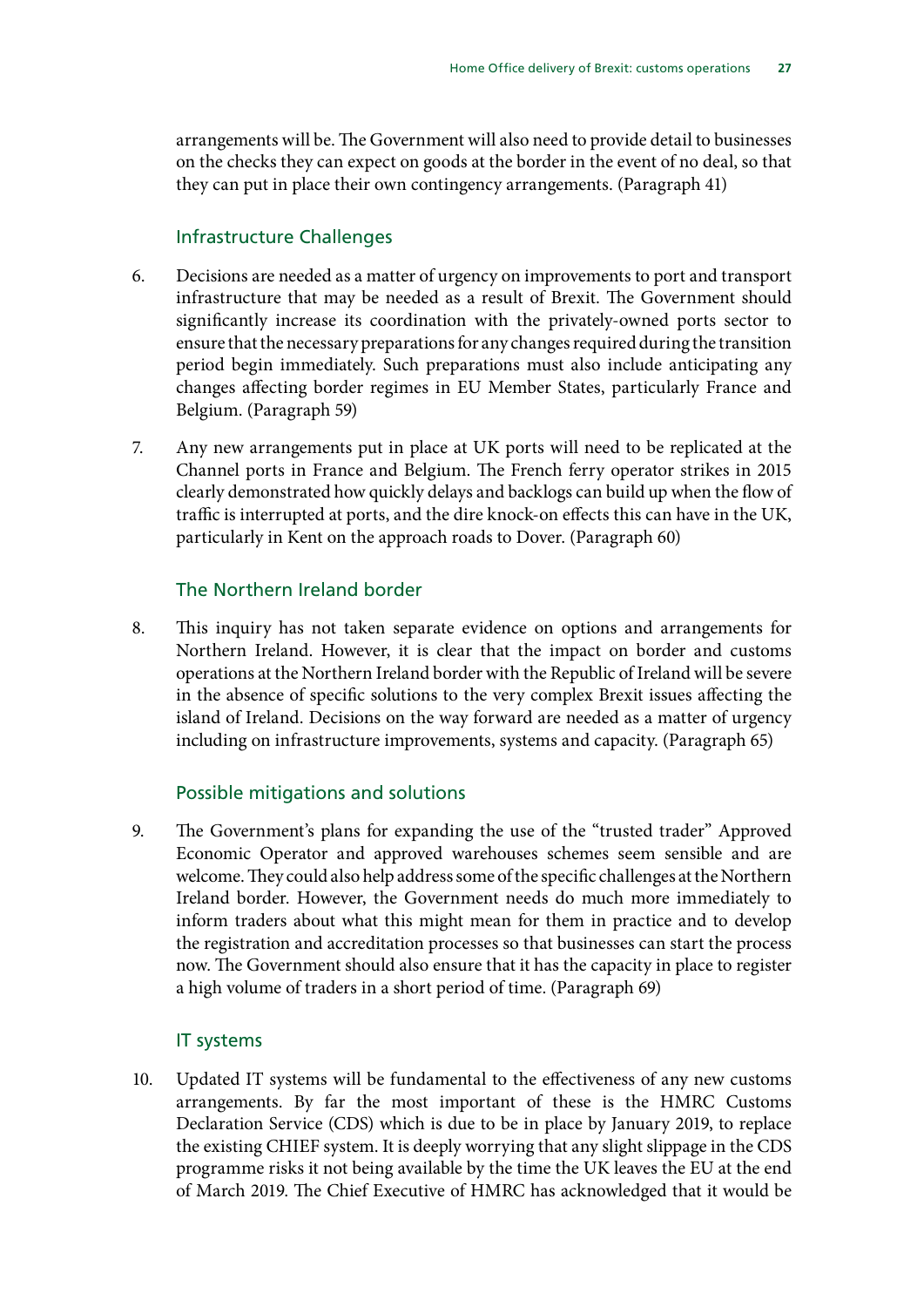"catastrophic" if the new system is not operational on Brexit day. We endorse the NAO's recommendations on the actions the Government needs to take to ensure this scenario is avoided. We expect the Government to prioritise contingency planning for the eventuality that the CDS system is delayed or lacks full functionality. We also look forward to the further recommendations which our colleagues on the Public Accounts Committee plan to make on this issue, following their recent hearing with HMRC officials. (Paragraph 76)

#### Home Office capacity

- 11. The Home Office is not the lead department for customs but Border Force staff provide an essential function in carrying out checks of vehicles and goods at border entry points. The NAO has raised concerns that Border Force may struggle to cope with the combined demands of a greatly increased number of checks being required for both people and goods entering the UK after Brexit. These risks include fewer seizures of illicit and illegal goods at the border. The Government needs to provide reassurance that there will be a sufficient number of Border Force officials in place and that they will be properly trained in any new customs processes required for the transition period or the UK's future partnership with the EU. Border Force may well require more locations to hold goods or conduct searches and assessments, yet the Home Office could not provide specific details about any post-Brexit planning that is under way. We request that these details are set out in response to this Report. (Paragraph 85)
- 12. Urgent coordinated staff planning is required between HMRC and Border Force. HMRC has stated that it will need up to 5,000 additional staff in place by March 2019 as a consequence of Brexit. The Home Office has stated that an extra 300 border staff will be in place by March 2019, a 4% increase. We find these plans for such a small increase in border staff completely unconvincing, particularly given the current uncertainty and the need for contingency planning. If new customs arrangements require a substantial increase in customs capacity which cannot be delivered in time, then there is a significant risk that Border Force staff will be diverted from crucial security functions, including preventing smuggling, the seizing of dangerous goods and immigration processes. The Home Office needs to plan for a significant further increase in border staffing and to ensure that arrangements are in place to prevent large numbers of staff being diverted away from other critical areas. The Government must not allow failures in operational planning, HMRC recruitment, or the implementation of new customs arrangements to jeopardise UK border security. We will return to consider further the relationship between the immigration and customs functions which Border Force and HMRC staff carry out, and whether any changes need to be made. (Paragraph 86)

#### Co-ordination and leadership within Government

13. We were not satisfied with the answers we received to a vitally important question about planning for post-Brexit customs arrangements: who is in charge? The Government's approach seems to us to lack focus, urgency and above all leadership. Any progress seems to rely on working groups of government officials, with no meaningful ministerial leadership. This is particularly worrying given that the costs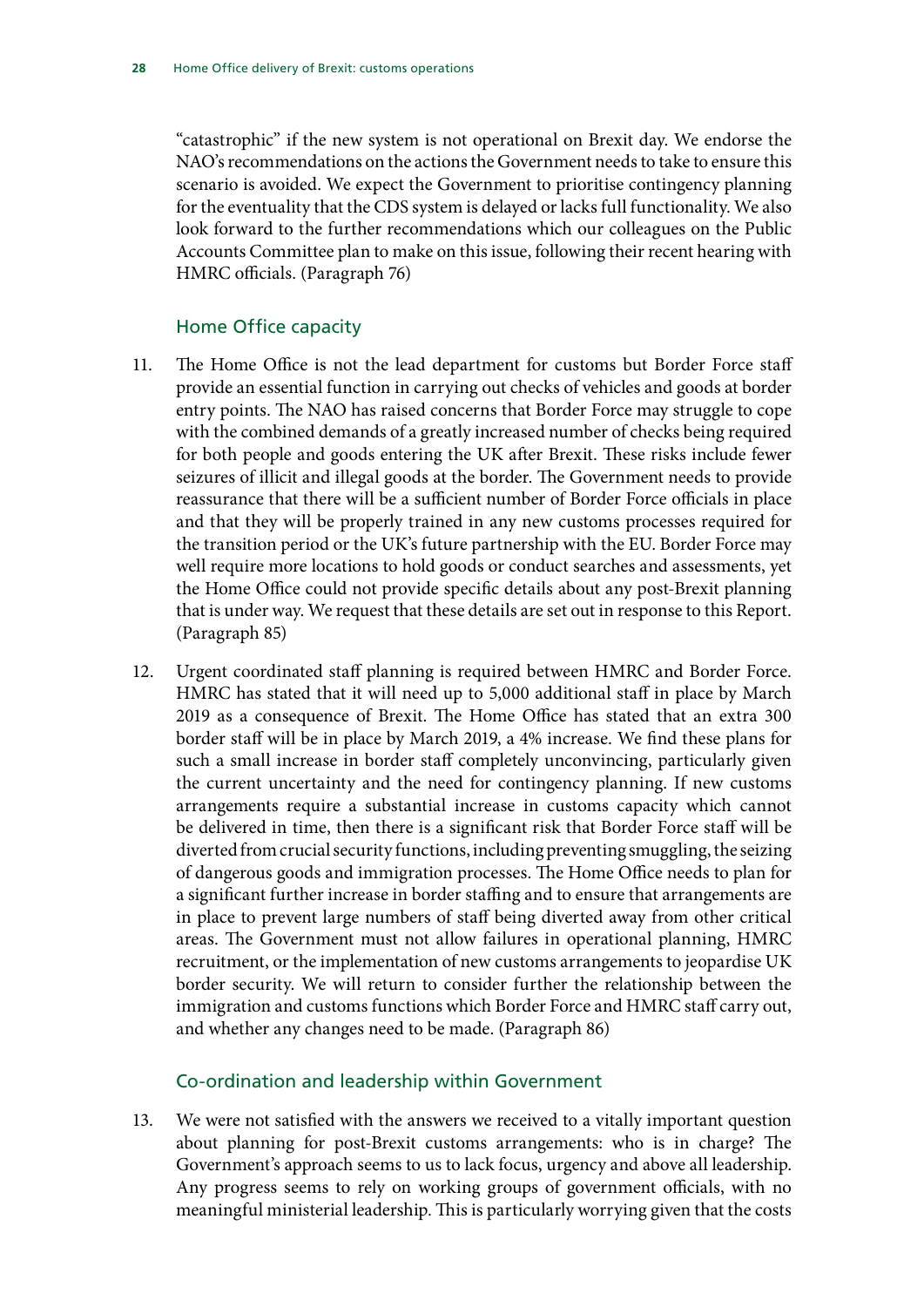involved would appear to be significantly higher than the existing Brexit contingency funding requested by the Home Office and even higher than the total envisaged by the Prime Minister for the whole Government. Moreover, the fact that multiple government departments and agencies are involved in delivering customs means that a fully joined-up approach from the Government is urgently needed, as well as proper coordination with the private sector. The impetus to achieve this is only likely to come from a named senior Government Minister taking responsibility, who can then provide regular reports to Parliament on the Government's plans. In addition to the ongoing cooperation between the Treasury, the Home Office and other departments with a direct interest, we recommend that a Minister of State should be named as the lead Government Minister responsible for delivery of post-Brexit customs arrangements. (Paragraph 89)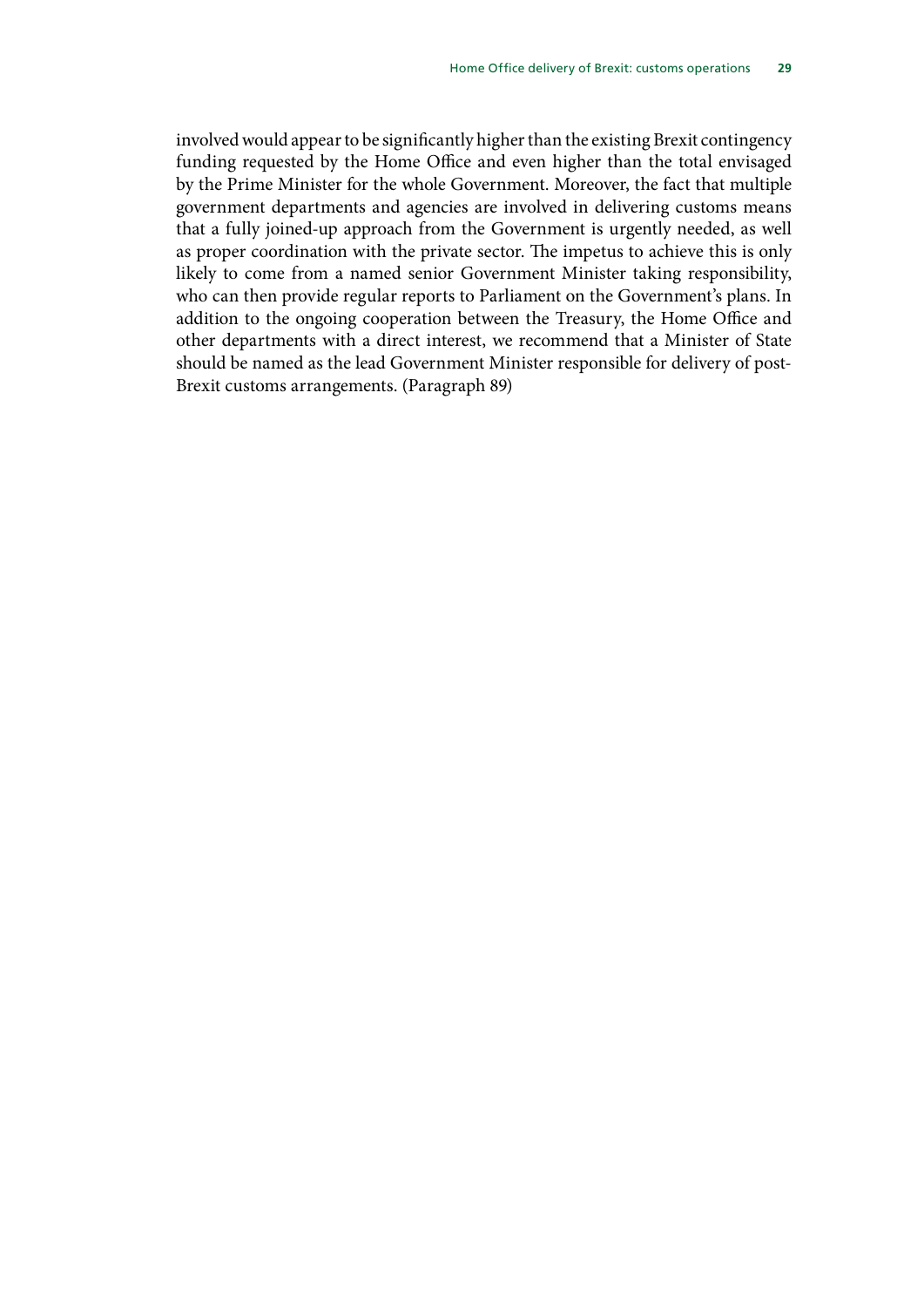## <span id="page-31-0"></span>Formal Minutes

#### **Tuesday 7 November 2017**

Members present:

Yvette Cooper, in the Chair

Stephen Doughty Sarah Jones Stuart C McDonald Naz Shah

Draft Report (*Home Office delivery of Brexit: customs operations*), proposed by the Chair, brought up and read.

*Ordered*, That the draft Report be read a second time, paragraph by paragraph.

Paragraphs 1 to 93 read and agreed to.

*Resolved*, That the Report be the First Report of the Committee to the House.

*Ordered*, That the Chair make the Report to the House.

*Ordered*, That embargoed copies of the Report be made available, in accordance with the provisions of Standing Order No. 134.

[Adjourned till Tuesday 14 November at 9.00 am.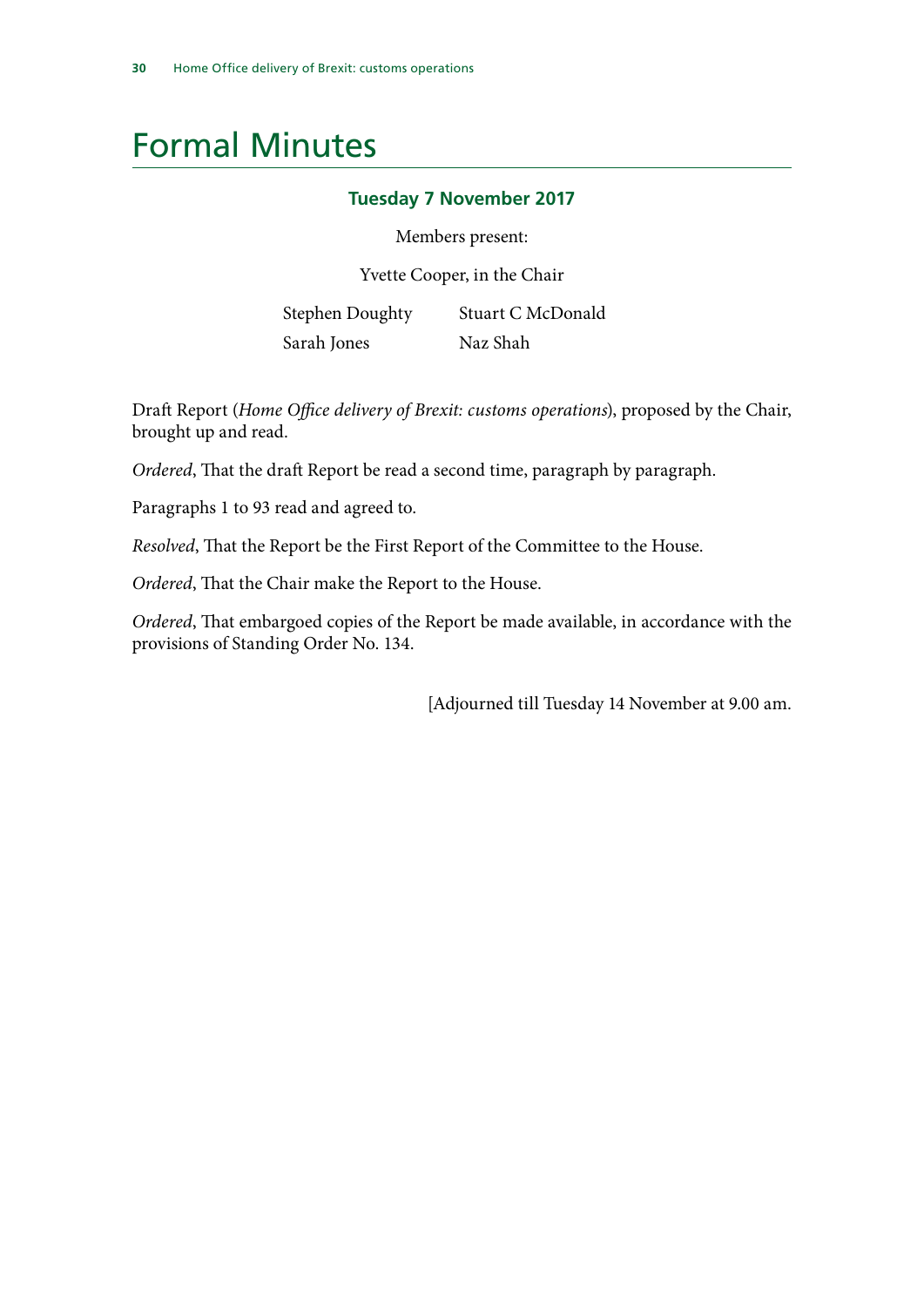## <span id="page-32-0"></span>**Witnesses**

One session of the oral evidence taken by the previous Committee in the last Parliament in its inquiry into [Implications of the UK's exit from the European Union,](http://www.parliament.uk/business/committees/committees-a-z/commons-select/home-affairs-committee/inquiries/parliament-2015/inquiry5/) HC (2016–17) 494, is relevant to this report, as set out below.

Transcripts can be viewed on the [inquiry publications page](http://www.parliament.uk/business/committees/committees-a-z/commons-select/home-affairs-committee/inquiries/parliament-2015/inquiry5/publications/) of the Committee's website.

#### **Wednesday 25 January 2017** *Question number*

**Andrew Baxter**, Managing Director, Europa Worldwide Logistics, **Graeme Charnock**, Chief Financial Officer, Peel Ports Group, **James Hookham**, Deputy Chief Executive, Freight Transport Association, and **Jack Semple**, Policy Director, Road Haulage Association. Communication and COMEX COMEX CONSERVATION Of the COMEX CONSERVATION